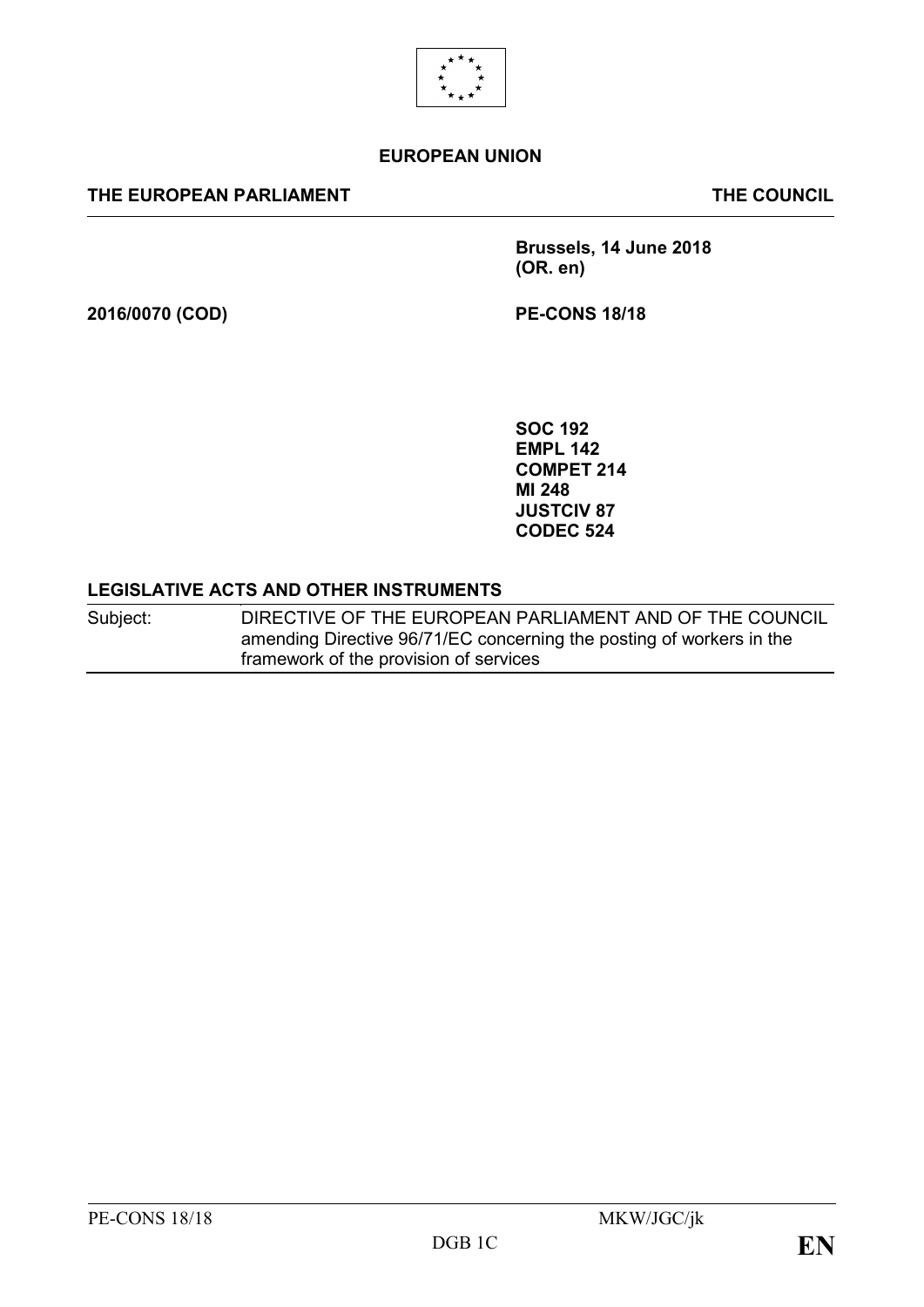# **DIRECTIVE (EU) 2018/… OF THE EUROPEAN PARLIAMENT AND OF THE COUNCIL**

**of …**

# **amending Directive 96/71/EC concerning the posting of workers in the framework of the provision of services**

**(Text with EEA relevance)**

THE EUROPEAN PARLIAMENT AND THE COUNCIL OF THE EUROPEAN UNION,

Having regard to the Treaty on the Functioning of the European Union, and in particular Article 53(1) and Article 62 thereof,

Having regard to the proposal from the European Commission,

After transmission of the draft legislative act to the national parliaments,

Having regard to the opinion of the European Economic and Social Committee**[1](#page-1-0)**,

Having regard to the opinion of the Committee of the Regions**[2](#page-1-1)**,

Acting in accordance with the ordinary legislative procedure**[3](#page-1-2)**,

 $\overline{a}$ 

<span id="page-1-0"></span><sup>&</sup>lt;sup>1</sup> OJ C 75, 10.3.2017, p. 81.

<span id="page-1-1"></span><sup>&</sup>lt;sup>2</sup> OJ C 185, 9.6.2017, p. 75.<br><sup>3</sup> Position of the European P

<span id="page-1-2"></span>**<sup>3</sup>** Position of the European Parliament of 29 May 2018 (not yet published in the Official Journal) and decision of the Council of ….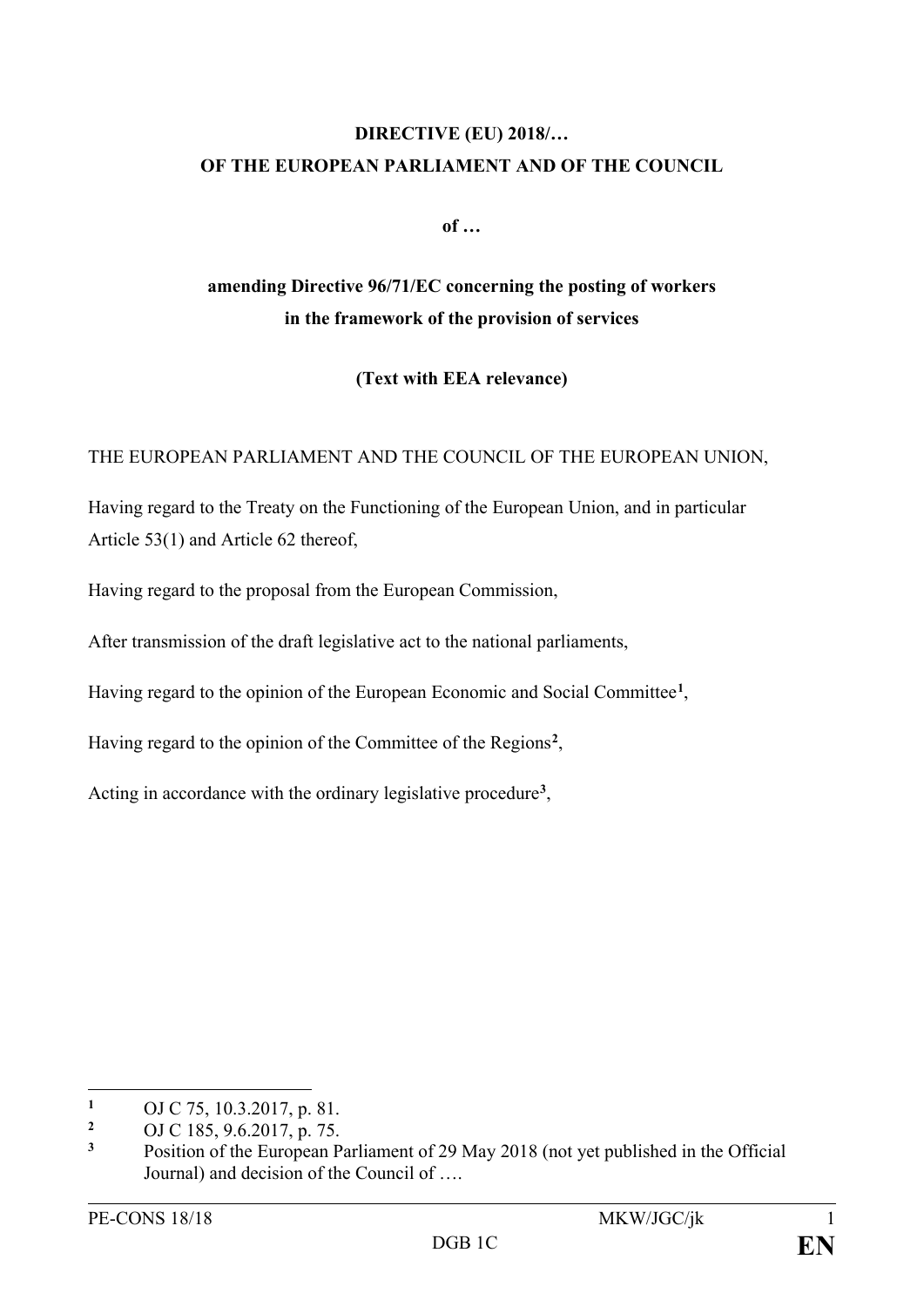#### Whereas:

- (1) The freedom of movement for workers, freedom of establishment and freedom to provide services are fundamental principles of the internal market enshrined in the Treaty on the Functioning of the European Union (TFEU). The implementation and enforcement of those principles are further developed by the Union and aim to guarantee a level playing field for businesses and respect for the rights of workers.
- (2) The freedom to provide services includes the right of undertakings to provide services in the territory of another Member State and to post their own workers temporarily to the territory of that Member State for that purpose. In accordance with Article 56 TFEU, restrictions on the freedom to provide services within the Union are prohibited in respect of nationals of Member States who are established in a Member State other than that of the person for whom the services are intended.
- (3) According to Article 3 of the Treaty on European Union, the Union is to promote social justice and protection. According to Article 9 TFEU, in defining and implementing its policies and activities, the Union is to take into account requirements linked to the promotion of a high level of employment, the guarantee of adequate social protection, the fight against social exclusion, and a high level of education, training and protection of human health.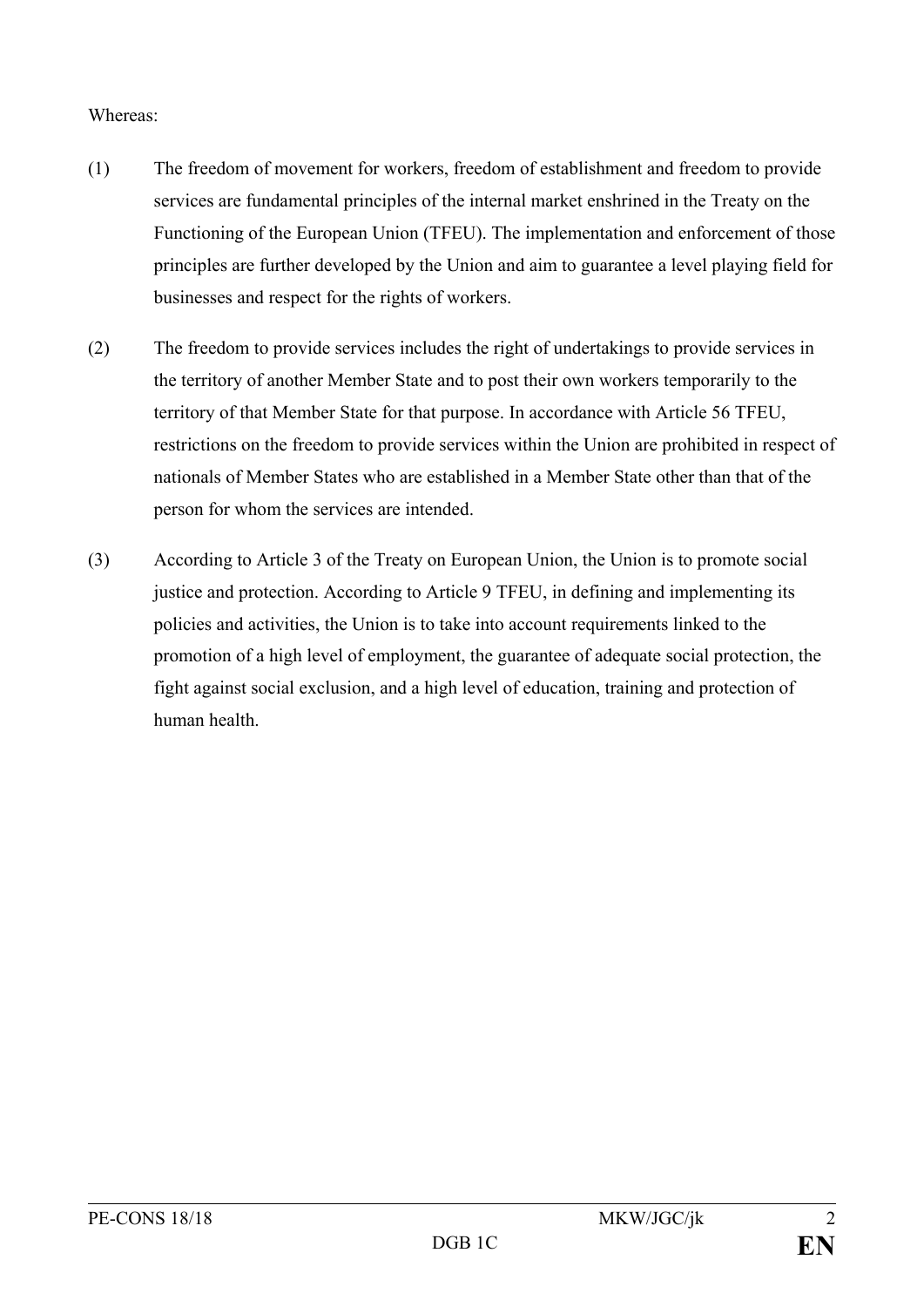- (4) More than twenty years after its adoption, it has become necessary to assess whether Directive 96/71/EC of the European Parliament and of the Council**[1](#page-3-0)** still strikes the right balance between the need to promote the freedom to provide services and ensure a level playing field on the one hand and the need to protect the rights of posted workers on the other. To ensure that the rules are applied uniformly and to bring about genuine social convergence, alongside the revision of Directive 96/71/EC, priority should be given to the implementation and enforcement of Directive 2014/67/EU of the European Parliament and of the Council**[2](#page-3-1)** .
- (5) Sufficient and accurate statistical data in the area of posted workers is of utmost importance, in particular with regard to the number of posted workers in specific employment sectors and per Member State. The Member States and the Commission should collect and monitor such data.

<span id="page-3-0"></span> $\mathbf{1}$ **<sup>1</sup>** Directive 96/71/EC of the European Parliament and of the Council of 16 December 1996 concerning the posting of workers in the framework of the provision of services (OJ L 18, 21.1.1997, p. 1).

<span id="page-3-1"></span><sup>&</sup>lt;sup>2</sup> Directive 2014/67/EU of the European Parliament and of the Council of 15 May 2014 on the enforcement of Directive 96/71/EC concerning the posting of workers in the framework of the provision of services and amending Regulation (EU) No 1024/2012 on administrative co-operation through the Internal Market Information System ('the IMI Regulation') (OJ L 159, 28.5.2014, p. 11).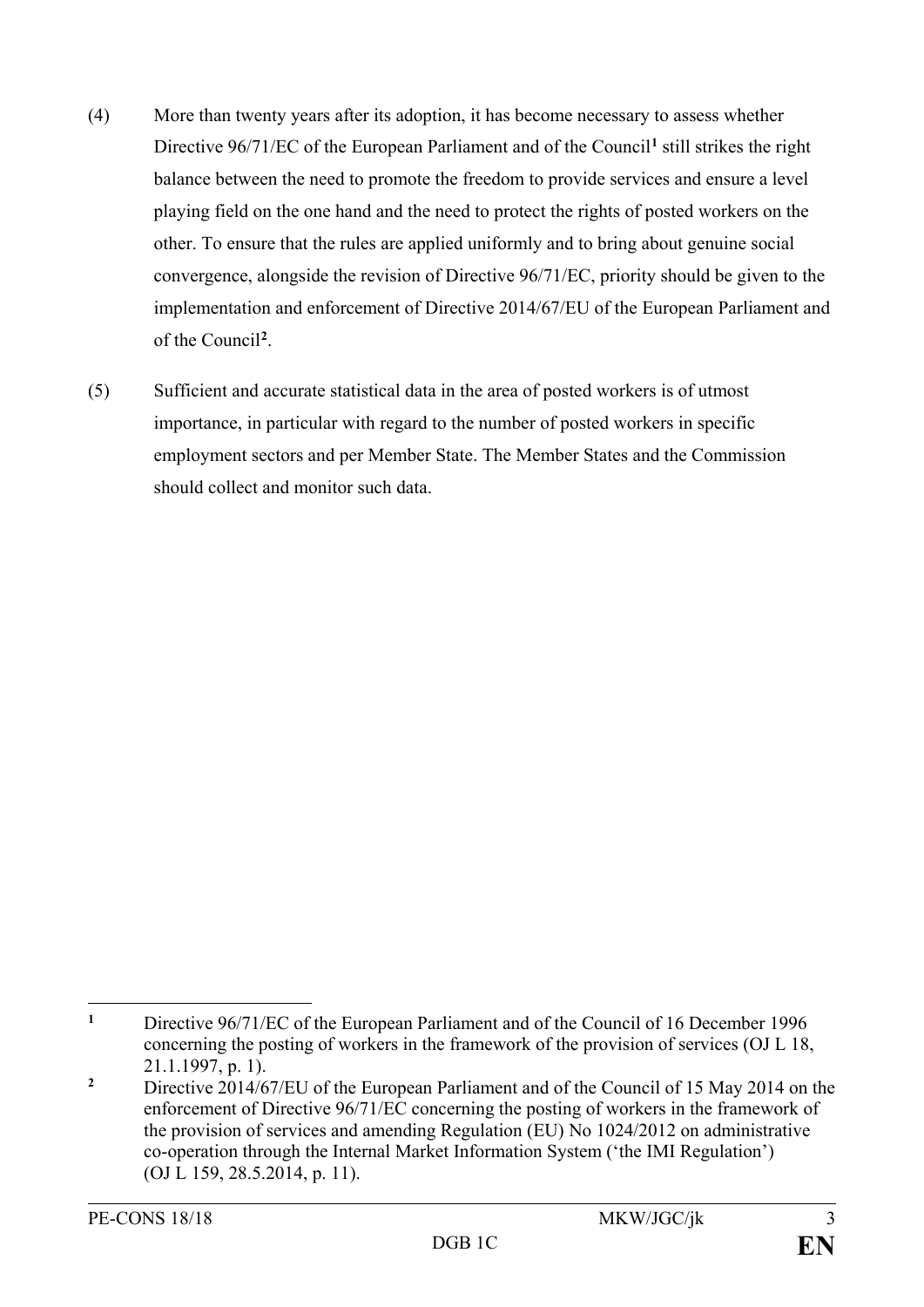- (6) The principle of equal treatment and the prohibition of any discrimination on grounds of nationality have been enshrined in Union law since the founding Treaties. The principle of equal pay has been implemented through secondary law not only between women and men, but also between workers with fixed term contracts and comparable permanent workers, between part-time and full-time workers and between temporary agency workers and comparable workers of the user undertaking. Those principles include the prohibition of any measures which directly or indirectly discriminate on grounds of nationality. In applying those principles, the relevant case-law of the Court of Justice of the European Union is to be taken into consideration.
- (7) The competent authorities and bodies, in accordance with national law and/or practice, should be able to verify whether the conditions of accommodation for posted workers directly or indirectly provided by the employer comply with the national rules in the Member State to whose territory the workers are posted (host Member State) that also apply to posted workers.
- (8) Posted workers who are temporarily sent from their regular place of work in the host Member State to another place of work, should receive at least the same allowances or reimbursement of expenditure to cover travel, board and lodging expenses for workers away from home for professional reasons that apply to local workers in that Member State. The same should apply as regards the expenditure incurred by posted workers required to travel to and from their regular place of work in the host Member State. Double payment of travel, board and lodging expenses should be avoided.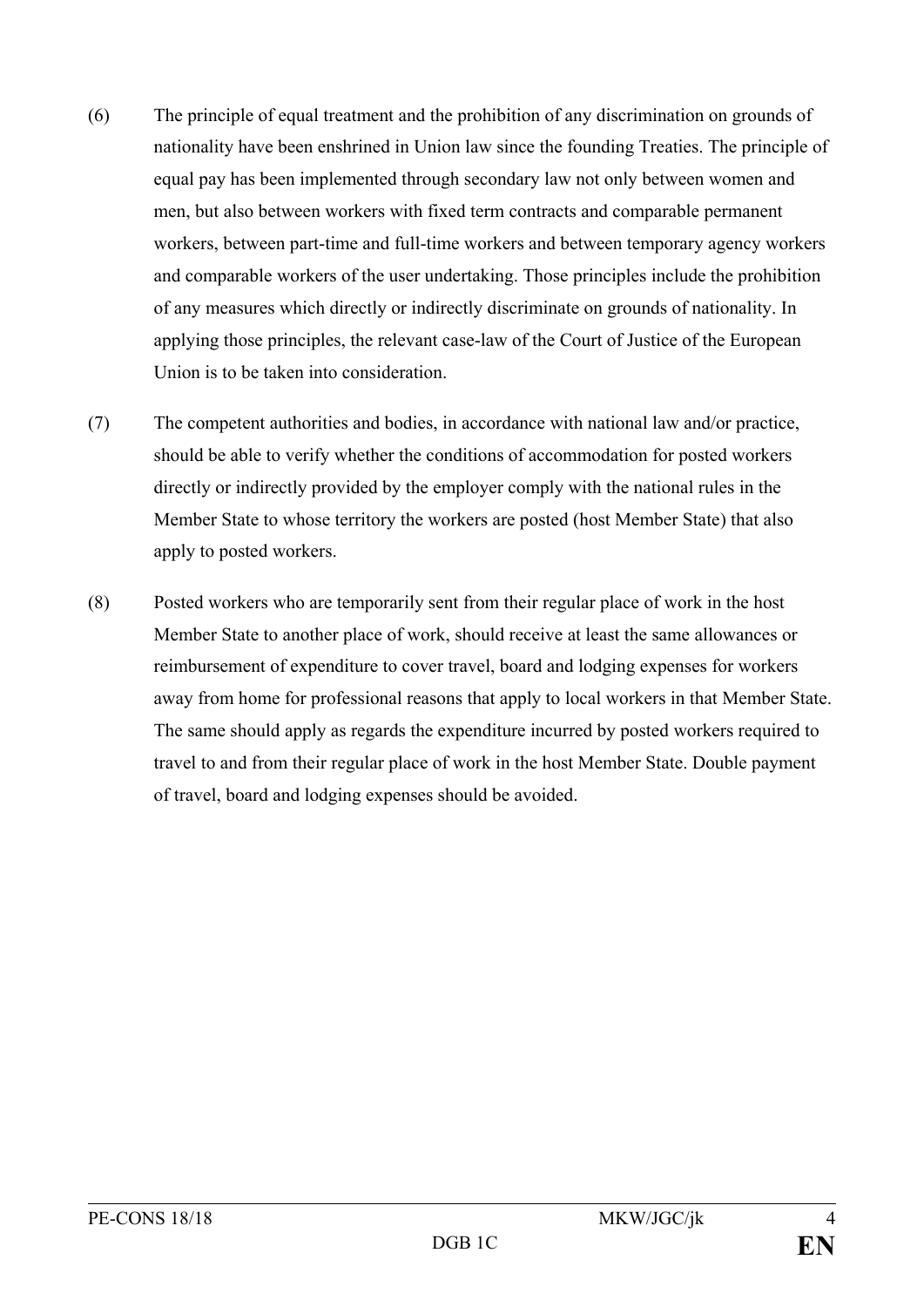- (9) Posting is temporary in nature. Posted workers usually return to the Member State from which they were posted after completion of the work for which they were posted. However, in view of the long duration of some postings and in acknowledgment of the link between the labour market of the host Member State and the workers posted for such long periods, where posting lasts for periods longer than 12 months host Member States should ensure that undertakings which post workers to their territory guarantee those workers an additional set of terms and conditions of employment that are mandatorily applicable to workers in the Member State where the work is carried out. That period should be extended where the service provider submits a motivated notification.
- (10) Ensuring greater protection for workers is necessary to safeguard the freedom to provide, in both the short and the long term, services on a fair basis, in particular by preventing abuse of the rights guaranteed by the Treaties. However, the rules ensuring such protection for workers cannot affect the right of undertakings posting workers to the territory of another Member State to invoke the freedom to provide services, including in cases where a posting exceeds 12 or, where applicable, 18 months. Any provision applicable to posted workers in the context of a posting exceeding 12 or, where applicable, 18 months must thus be compatible with that freedom. In accordance with settled case law, restrictions to the freedom to provide services are permissible only if they are justified by overriding reasons in the public interest and if they are proportionate and necessary.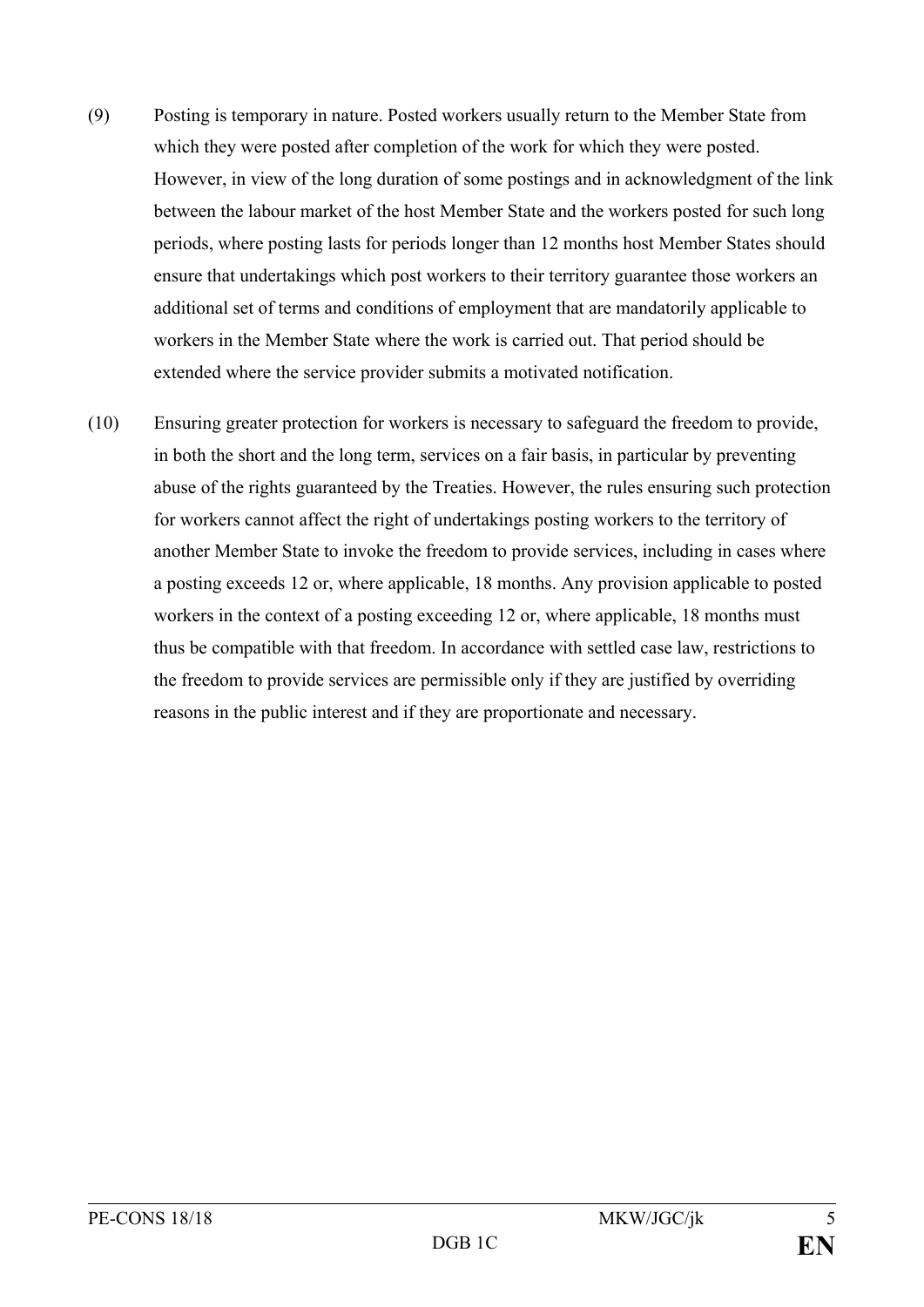- (11) Where a posting exceeds 12 or, where applicable, 18 months, the additional set of terms and conditions of employment to be guaranteed by the undertaking posting workers to the territory of another Member State should also cover workers who are posted to replace other posted workers performing the same task at the same place, to ensure that such replacements are not used to circumvent the otherwise applicable rules.
- (12) Directive 2008/104/EC of the European Parliament and of the Council**[1](#page-6-0)** gives expression to the principle that the basic working and employment conditions applicable to temporary agency workers should be at least those which would apply to such workers if they were recruited by the user undertaking to occupy the same job. That principle should also apply to temporary agency workers posted to the territory of another Member State. Where that principle applies, the user undertaking should inform the temporary-work agency about the working conditions and remuneration it applies to its workers. Member States are able, under certain conditions to derogate from the principles of equal treatment and equal pay pursuant to Article 5(2) and (3) of Directive 2008/104/EC. Where such a derogation applies, the temporary-work agency has no need for the information about the user undertaking's working conditions and the information requirement should therefore not apply.

<span id="page-6-0"></span> $\mathbf{1}$ **<sup>1</sup>** Directive 2008/104/EC of the European Parliament and of the Council of 19 November 2008 on temporary agency work (OJ L 327, 5.12.2008, p. 9).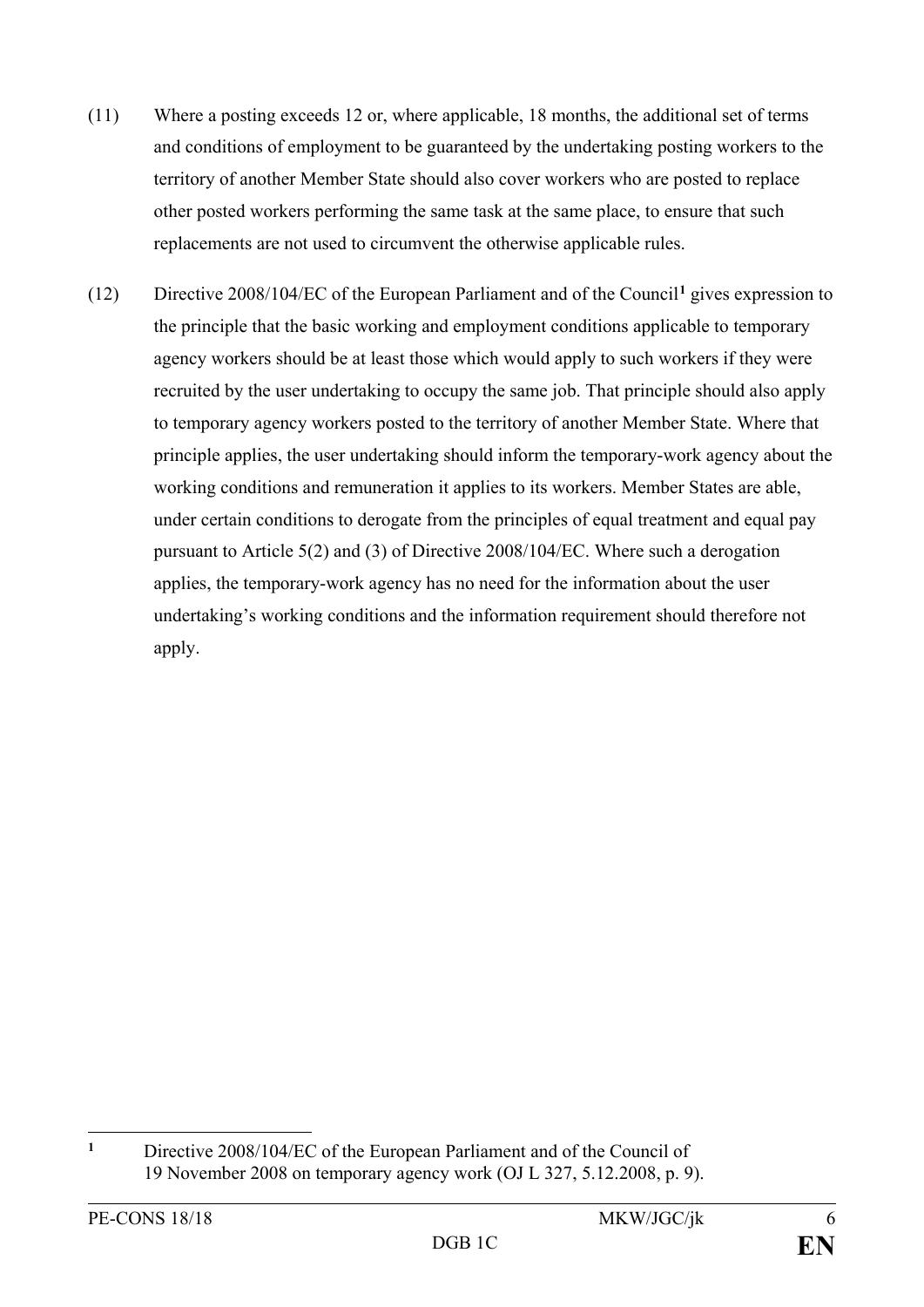- (13) Experience shows that workers who have been hired out by a temporary employment undertaking or placement agency to a user undertaking are sometimes sent to the territory of another Member State in the framework of the transnational provision of services. The protection of those workers should be ensured. Member States should ensure that the user undertaking informs the temporary employment undertaking or placement agency about the posted workers who are temporarily working in the territory of a Member State other than the Member State in which they normally work for the temporary employment undertaking or placement agency or for the user undertaking, in order to allow the employer to apply, as appropriate, the terms and conditions of employment that are more favourable to the posted worker.
- (14) This Directive, in the same way as Directive 96/71/EC, should not prejudice the application of Regulations (EC) No 883/2004**[1](#page-7-0)** and No 987/2009**[2](#page-7-1)** of the European Parliament and of the Council.
- (15) Because of the highly mobile nature of work in international road transport, the implementation of this Directive in that sector raises particular legal questions and difficulties, which are to be addressed, in the framework of the mobility package, through specific rules for road transport also reinforcing the combating of fraud and abuse.

 $\mathbf{1}$ **<sup>1</sup>** Regulation (EC) No 883/2004 of the European Parliament and of the Council of

<span id="page-7-1"></span><span id="page-7-0"></span><sup>29</sup> April 2004 on the coordination of social security systems (OJ L 166, 30.4.2004, p. 1). **<sup>2</sup>** Regulation (EC) No 987/2009 of the European Parliament and of the Council of 16 September 2009 laying down the procedure for implementing Regulation (EC) No 883/2004 on the coordination of social security systems (OJ L 284, 30.10.2009, p. 1).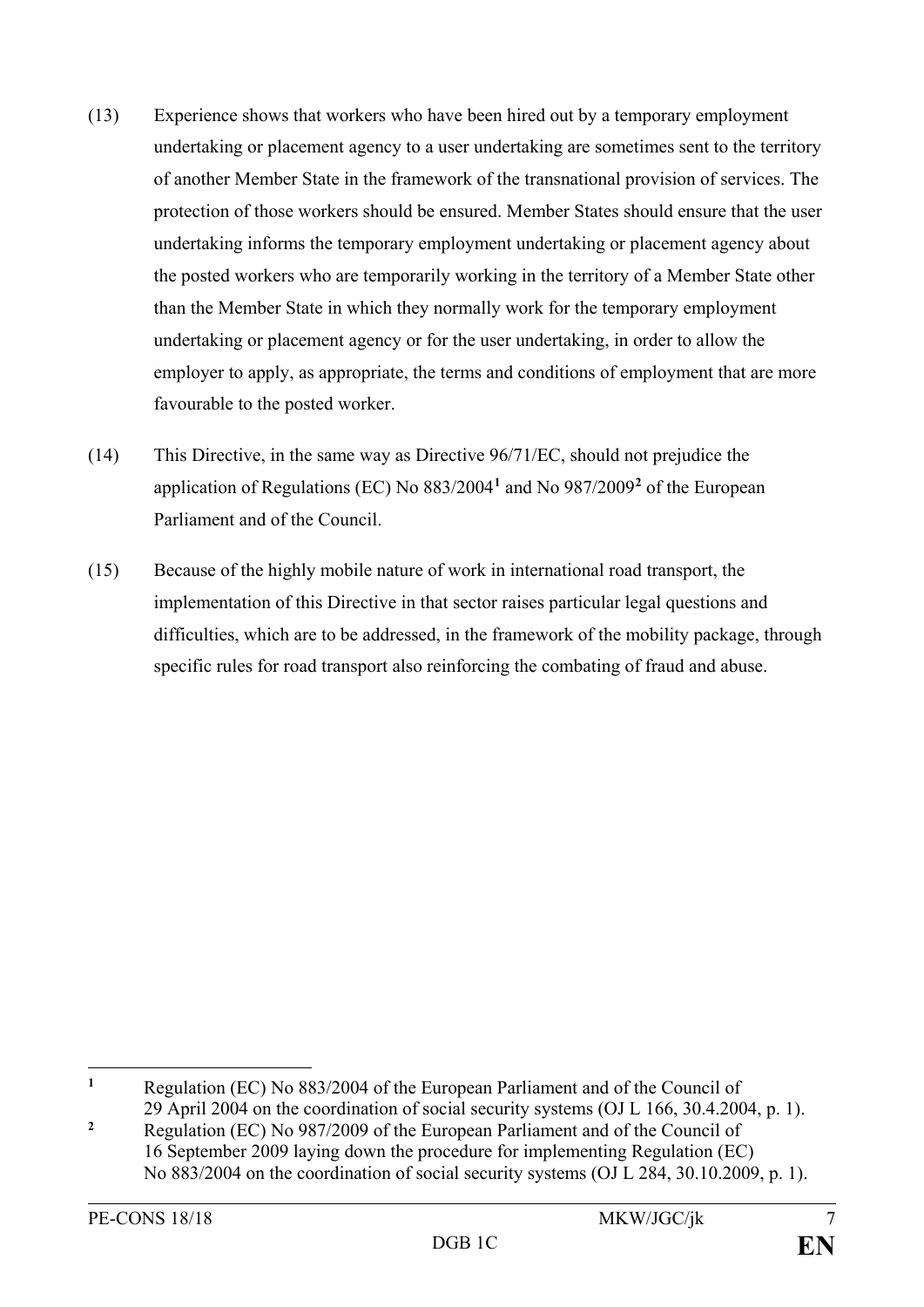- (16) In a truly integrated and competitive internal market, undertakings compete on the basis of factors such as productivity, efficiency, and the education and skill level of the labour force, as well as the quality of their goods and services and the degree of innovation thereof.
- (17) It is within Member States' competence to set rules on remuneration in accordance with national law and/or practice. The setting of wages is a matter for the Member States and the social partners alone. Particular care should be taken not to undermine national systems of wage setting or the freedom of the parties involved.
- (18) When comparing the remuneration paid to a posted worker and the remuneration due in accordance with the national law and/or practice of the host Member State, the gross amount of remuneration should be taken into account. The total gross amounts of remuneration should be compared, rather than the individual constituent elements of remuneration which are rendered mandatory as provided for by this Directive. Nevertheless, in order to ensure transparency and to assist the competent authorities and bodies in carrying out checks and controls it is necessary that the constituent elements of remuneration can be identified in enough detail according to the national law and/or practice of the Member State from which the worker was posted. Unless the allowances specific to the posting concern expenditure actually incurred on account of the posting, such as expenditure on travel, board and lodging, they should be considered to be part of the remuneration and should be taken into account for the purposes of comparing the total gross amounts of remuneration.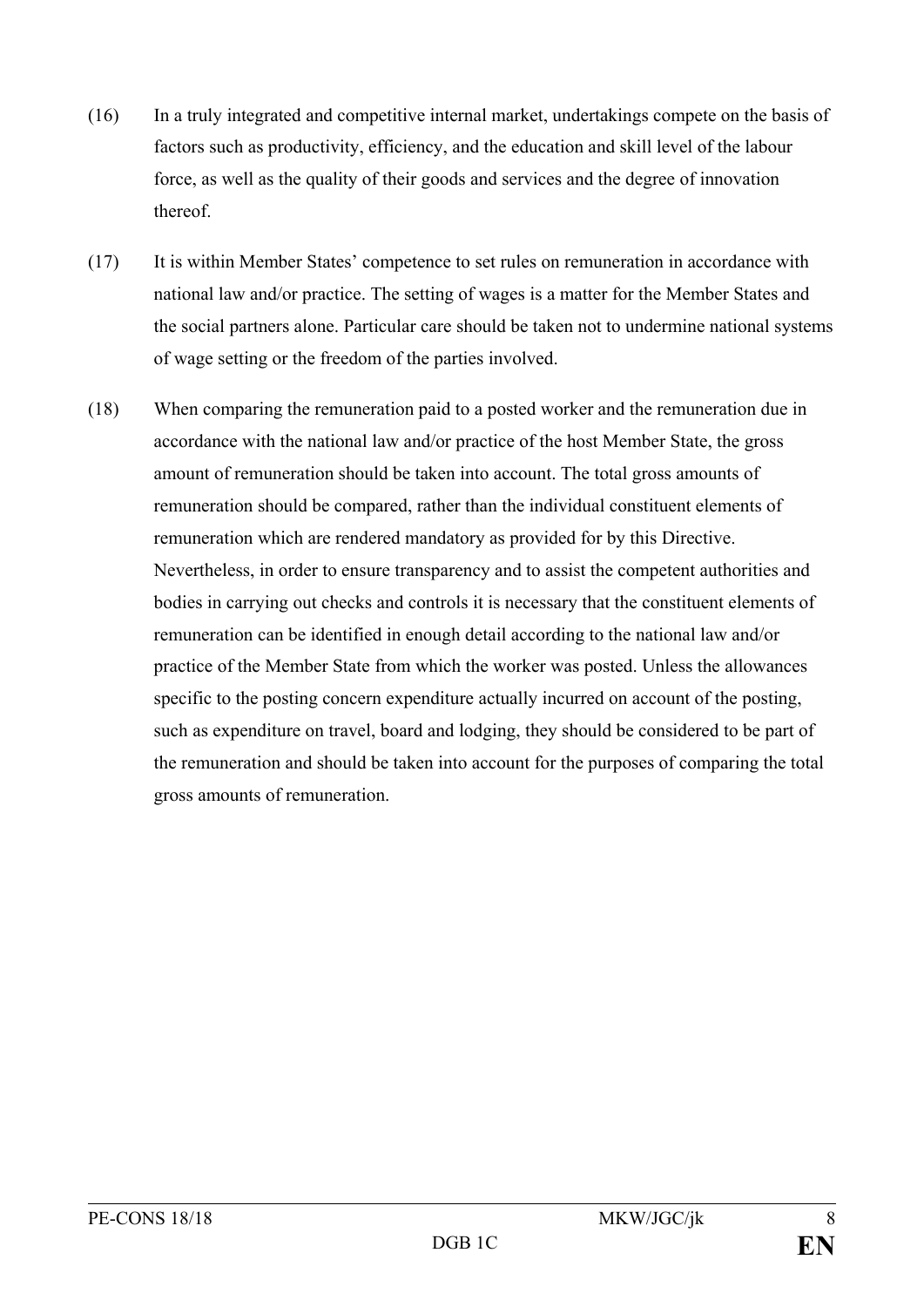- (19) Allowances specific to posting often serve several purposes. Insofar as their purpose is the reimbursement of expenditure incurred on account of the posting, such as expenditure on travel, board and lodging, they should not be considered to be part of remuneration. It is for Member States, in accordance with their national law and/or practice, to set rules with regard to the reimbursement of such expenditure. The employer should reimburse posted workers for such expenditure in accordance with the national law and/or practice applicable to the employment relationship.
- (20) In view of the relevance of allowances specific to posting, uncertainty as to which elements of such allowances are allocated to the reimbursement of expenditure incurred on account of the posting should be avoided. The entire allowance should be considered to be paid in reimbursement of expenditure unless the terms and conditions of employment resulting from the law, regulation or administrative provision, collective agreements, arbitration awards or contractual agreements that apply to the employment relationship determine which elements of the allowance are allocated to the reimbursement of expenditure incurred on account of the posting and which are part of remuneration.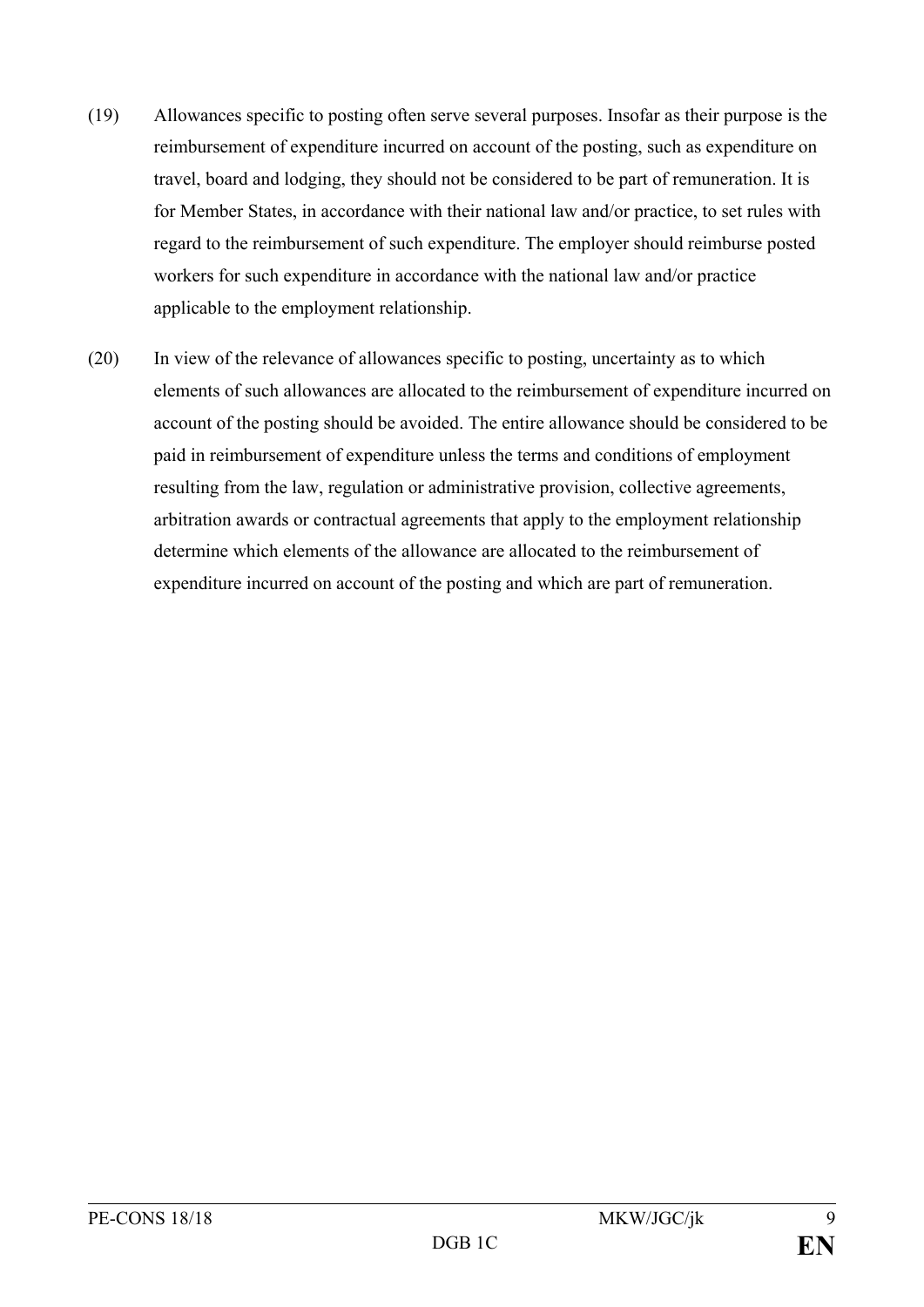- (21) The constituent elements of remuneration and other terms and conditions of employment under national law or collective agreements as referred to in this Directive should be clear and transparent to all undertakings and posted workers. As transparency of, and access to, information are essential for legal certainty and law enforcement, it is, with regard to Article 5 of Directive 2014/67/EU, justified to extend Member States' obligation to publish the information on the terms and conditions of employment, on the single official national website, to the constituent elements of remuneration rendered mandatory as well as to the additional set of terms and conditions of employment applicable to postings exceeding 12 or, where applicable, 18 months under this Directive. Each Member State should ensure that the information provided on the single official national website is accurate and is updated on a regular basis. Any penalty imposed on an undertaking for non-compliance with the terms and conditions of employment to be ensured to posted workers should be proportionate, and the determination of the penalty should take into account, in particular, whether the information on the single official national website on the terms and conditions of employment was provided in accordance with Article 5 of Directive 2014/67/EU, respecting the autonomy of the social partners.
- (22) Directive 2014/67/EU lays down a number of provisions to ensure that rules on the posting of workers are enforced and are respected by all undertakings. Article 4 of that Directive provides for factual elements that may be taken into account in the overall assessment of the specific situations in order to identify genuine posting situations and to prevent abuse and circumvention of the rules.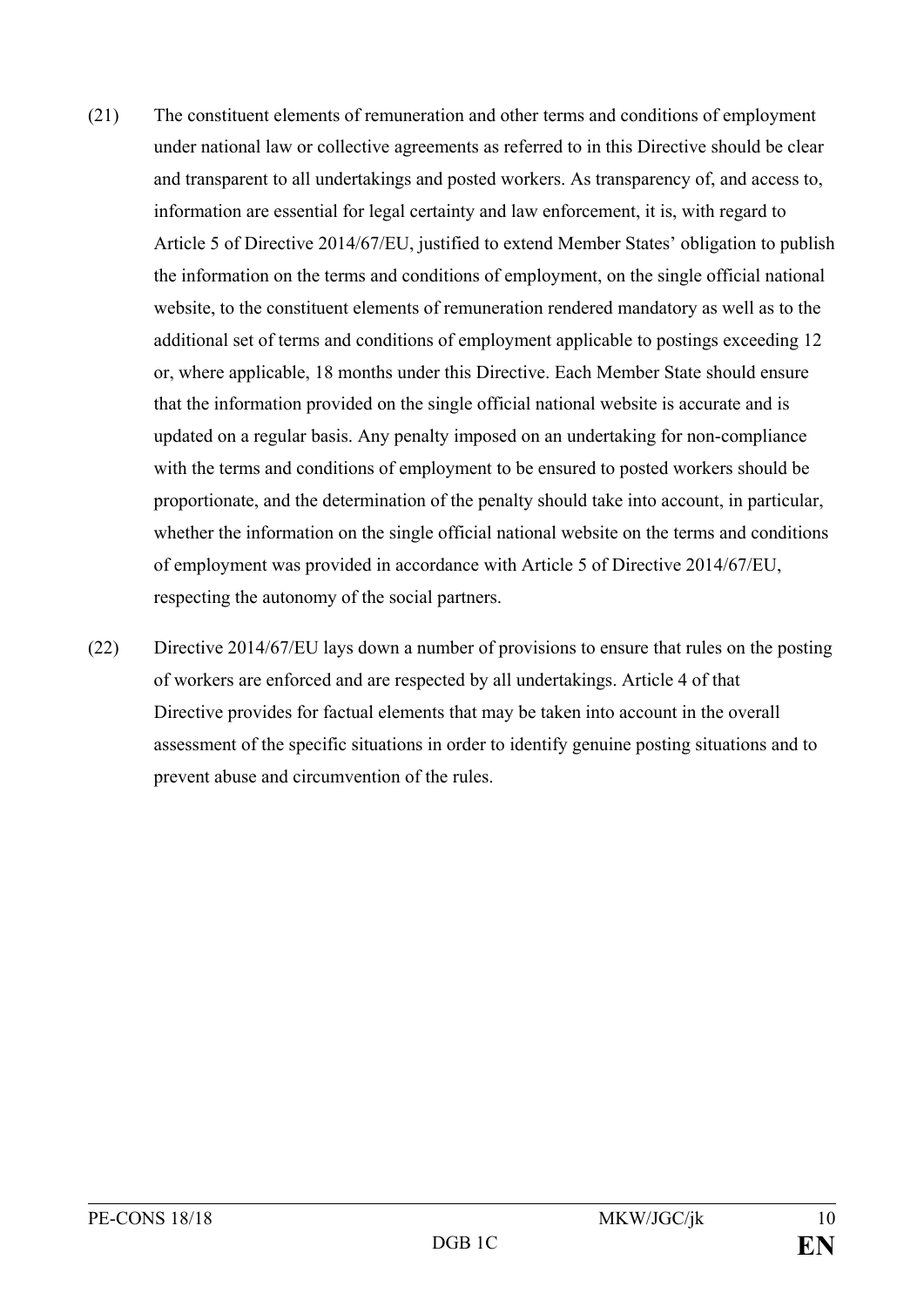- (23) Employers should, before the beginning of a posting, take appropriate measures to provide essential information to the worker about the terms and conditions of employment as regards the posting in accordance with Council Directive 91/533/EEC**[1](#page-11-0)** .
- (24) This Directive establishes a balanced framework with regard to the freedom to provide services and the protection of posted workers, which is non-discriminatory, transparent and proportionate while respecting the diversity of national industrial relations. This Directive does not prevent the application of terms and conditions of employment which are more favourable to posted workers.
- (25) With a view to tackling abuses in subcontracting situations and in order to protect the rights of posted workers, Member States should take appropriate measures, in accordance with Article 12 of Directive 2014/67/EU, to ensure subcontracting liability.
- (26) In order to ensure that Directive 96/71/EC is correctly applied, coordination between the Member States' competent authorities and/or bodies and cooperation at Union level on combating fraud relating to the posting of workers should be strengthened.

<span id="page-11-0"></span> $\mathbf{1}$ **<sup>1</sup>** Council Directive 91/533/EEC of 14 October 1991 on an employer's obligation to inform employees of the conditions applicable to the contract or employment relationship (OJ L 288, 18.10.1991, p. 32).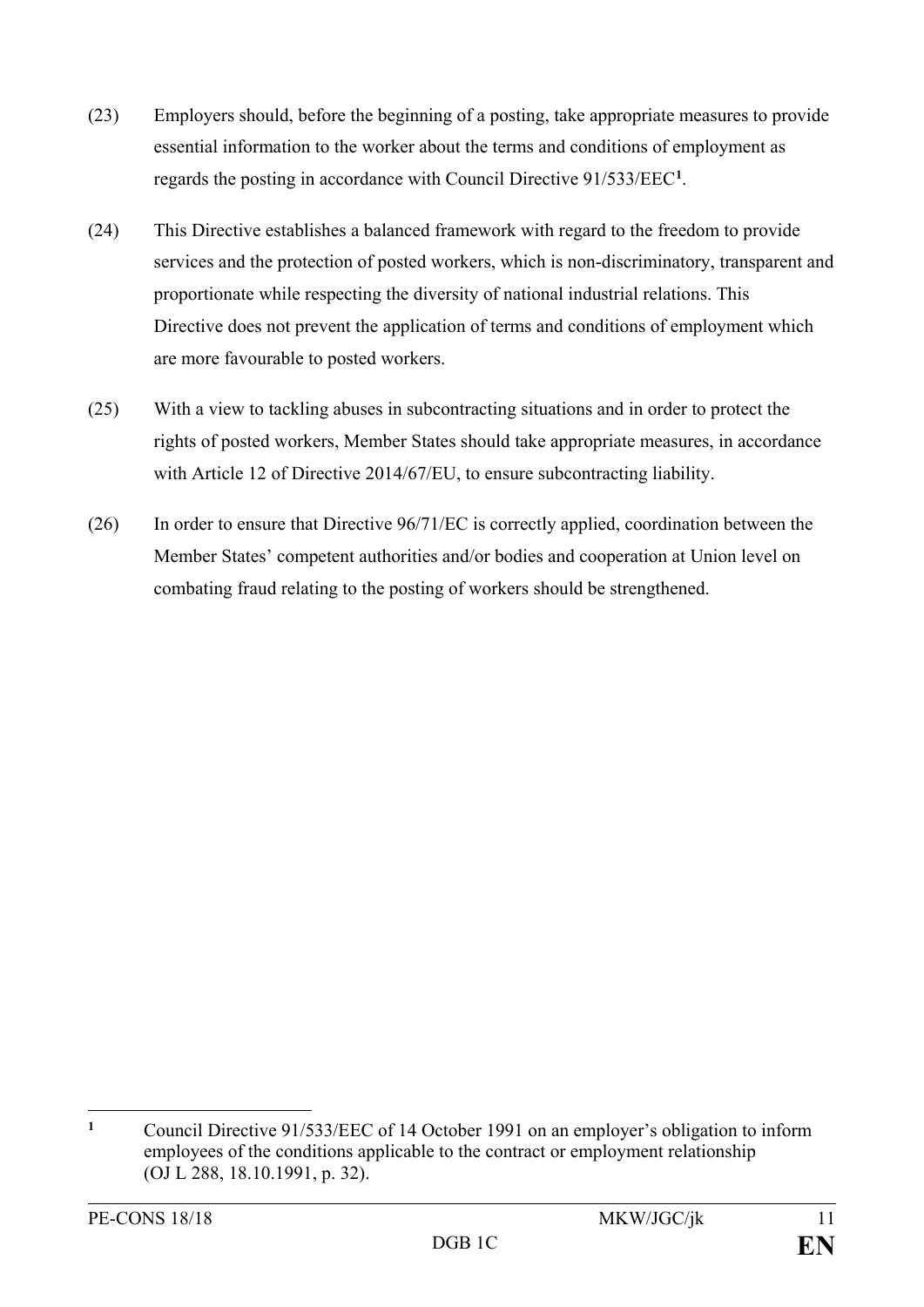- (27) In the context of combating fraud related to the posting of workers, the European Platform to enhance cooperation in tackling undeclared work (the ʻPlatform'), established by Decision (EU) 20[1](#page-12-0)6/344 of the European Parliament and the Council<sup>1</sup>, should, in accordance with its mandate, participate in the monitoring and the evaluation of cases of fraud, improve the implementation and efficiency of administrative cooperation between Member States, develop alert mechanisms and bring assistance and support to reinforced administrative cooperation and information exchanges between the competent authorities or bodies. In doing so, the Platform is to work in close cooperation with the Committee of Experts on Posting of Workers, established by Commission Decision 2009/17/EC**[2](#page-12-1)** .
- (28) The transnational nature of certain situations of fraud or abuses related to the posting of workers justifies concrete measures aiming to reinforce the transnational dimension of inspections, inquiries and exchanges of information between the competent authorities or bodies of the Member States concerned. To that end, in the framework of administrative cooperation provided for in Directives 96/71/EC and 2014/67/EU, in particular Article 7(4) of Directive 2014/67/EU, the competent authorities or bodies should have the necessary means for alerting on such situations and exchanging information aiming to prevent and combat fraud and abuses.

<span id="page-12-0"></span> $\mathbf{1}$ **<sup>1</sup>** Decision (EU) 2016/344 of the European Parliament and of the Council of 9 March 2016 on establishing a European Platform to enhance cooperation in tackling undeclared work (OJ L 65, 11.3.2016, p. 12).

<span id="page-12-1"></span><sup>&</sup>lt;sup>2</sup> Commission Decision 2009/17/EC of 19 December 2008 setting up the Committee of Experts on Posting of Workers (OJ L 8, 13.1.2009, p. 26).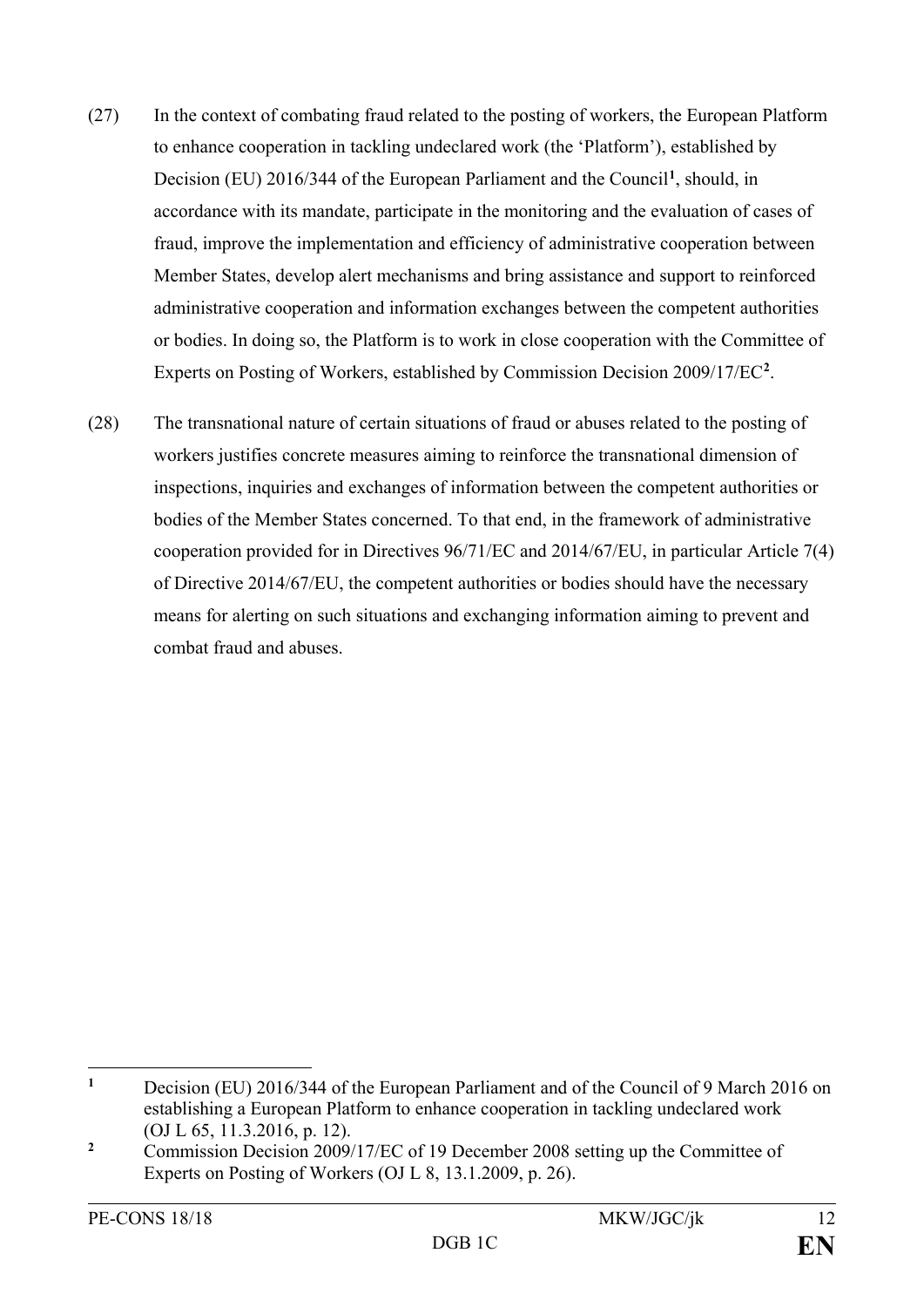- (29) In accordance with the Joint Political Declaration of 28 September 2011 of Member States and the Commission on explanatory documents**[1](#page-13-0)** , Member States have undertaken to accompany, in justified cases, the notification of their transposition measures with one or more documents explaining the relationship between the components of a directive and the corresponding parts of national transposition instruments. With regard to this Directive, the legislator considers the transmission of such documents to be justified.
- (30) Directive 96/71/EC should be amended accordingly,

HAVE ADOPTED THIS DIRECTIVE:

<span id="page-13-0"></span> $\mathbf{1}$ **<sup>1</sup>** OJ C 369, 17.12.2011, p. 14.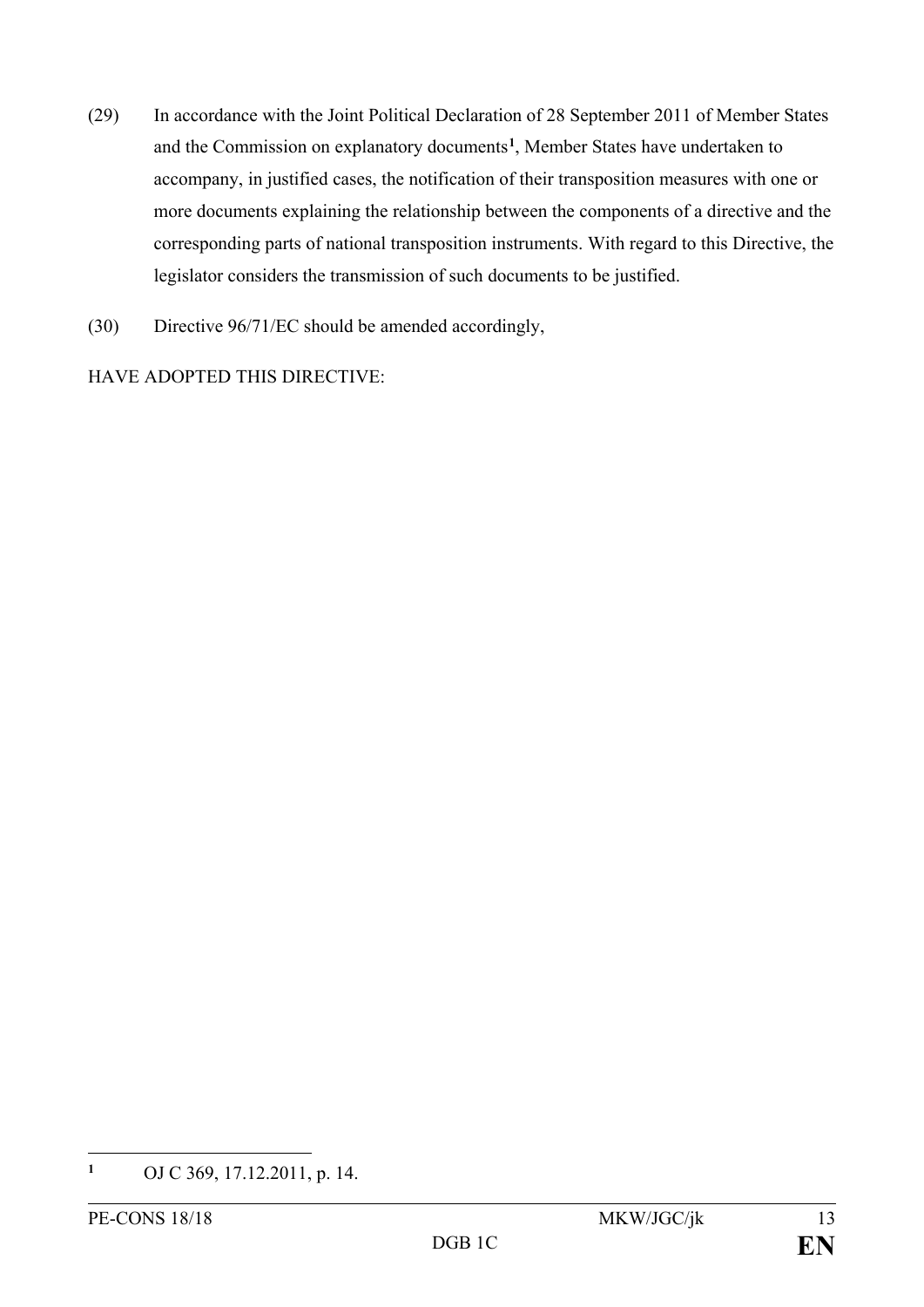# *Article 1 Amendments to Directive 96/71/EC*

Directive 96/71/EC is amended as follows:

- (1) Article 1 is amended as follows:
	- (a) the title is replaced by 'Subject-matter and scope';
	- (b) the following paragraphs are inserted:
		- '(-1) This Directive shall ensure the protection of posted workers during their posting in relation to the freedom to provide services, by laying down mandatory provisions regarding working conditions and the protection of workers' health and safety that must be respected.
		- (-1a) This Directive shall not in any way affect the exercise of fundamental rights as recognised in the Member States and at Union level, including the right or freedom to strike or to take other action covered by the specific industrial relations systems in Member States, in accordance with national law and/or practice. Nor does it affect the right to negotiate, to conclude and enforce collective agreements, or to take collective action in accordance with national law and/or practice.';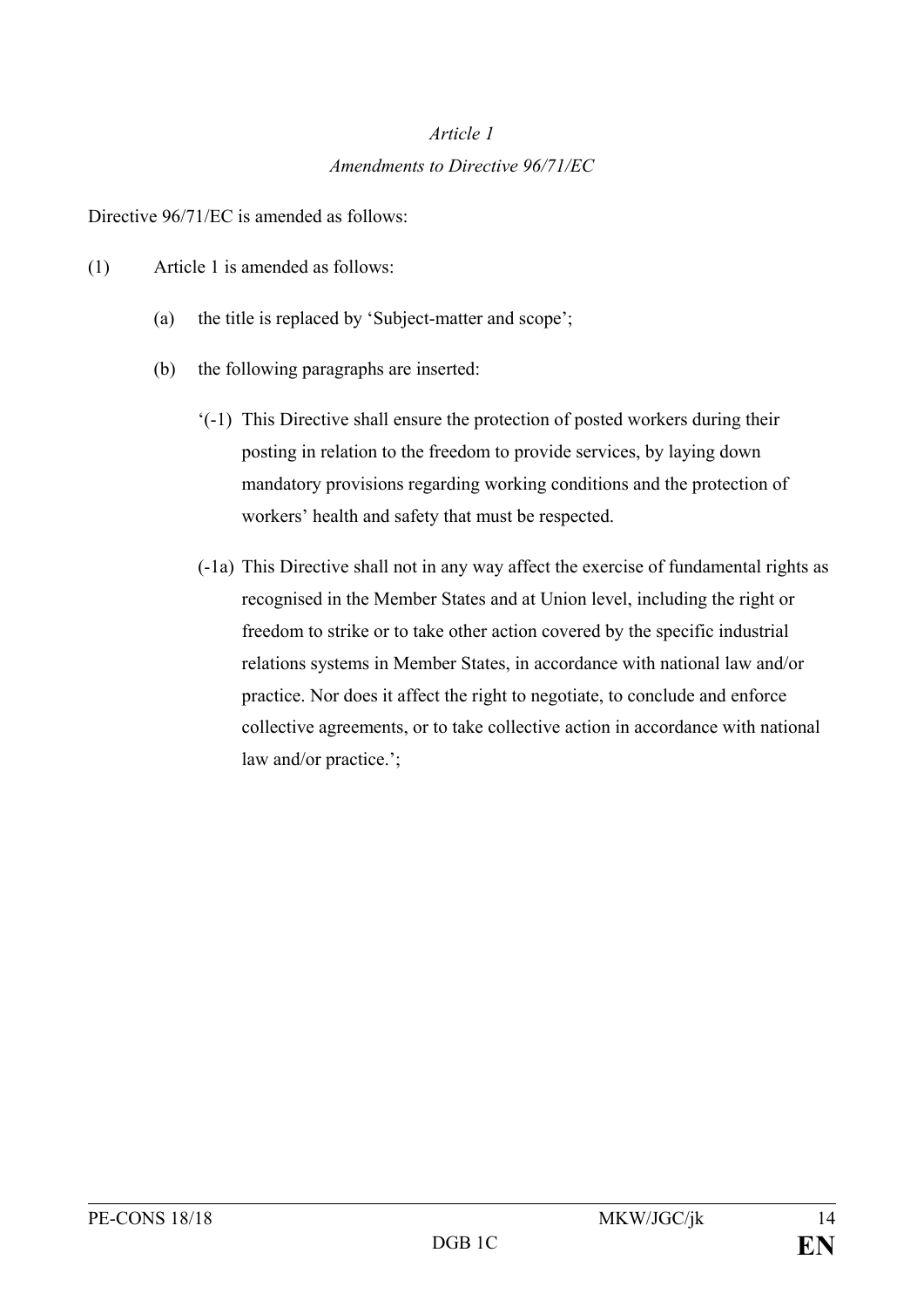- (c) paragraph 3 is amended as follows:
	- (i) point (c) is replaced by the following:
		- '(c) being a temporary employment undertaking or placement agency, hire out a worker to a user undertaking established or operating in the territory of a Member State, provided that there is an employment relationship between the temporary employment undertaking or placement agency and the worker during the period of posting.';
	- (ii) the following subparagraphs are added:

'Where a worker who has been hired out by a temporary employment undertaking or placement agency to a user undertaking as referred to in point (c) is to carry out work in the framework of the transnational provision of services within the meaning of point (a), (b) or (c) by the user undertaking in the territory of a Member State other than where the worker normally works for the temporary employment undertaking or placement agency, or for the user undertaking, the worker shall be considered to be posted to the territory of that Member State by the temporary employment undertaking or placement agency with which the worker is in an employment relationship. The temporary employment undertaking or placement agency shall be considered to be an undertaking as referred to in paragraph 1 and shall fully comply with the relevant provisions of this Directive and Directive 2014/67/EU of the European Parliament and of the Council**\***.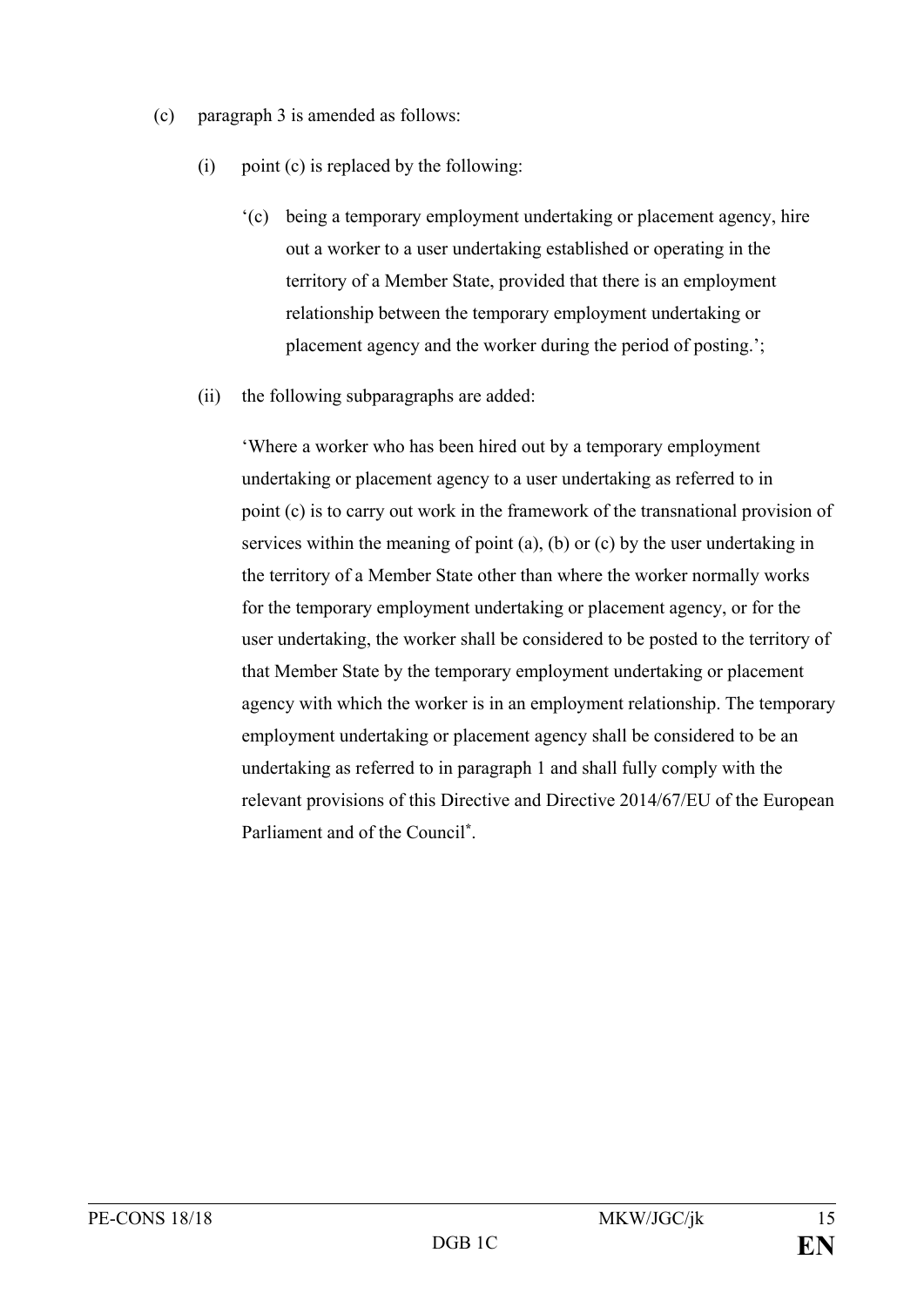The user undertaking shall inform the temporary employment undertaking or placement agency which hired out the worker in due time before commencement of the work referred to in the second subparagraph.

(2) Article 3 is amended as follows:

(a) paragraph 1 is replaced by the following:

 $\frac{1}{2}$  ,  $\frac{1}{2}$  ,  $\frac{1}{2}$  ,  $\frac{1}{2}$  ,  $\frac{1}{2}$  ,  $\frac{1}{2}$  ,  $\frac{1}{2}$ 

- '1. Member States shall ensure, irrespective of which law applies to the employment relationship, that undertakings as referred to in Article 1(1) guarantee, on the basis of equality of treatment, workers who are posted to their territory the terms and conditions of employment covering the following matters which are laid down in the Member State where the work is carried out:
	- by law, regulation or administrative provision, and/or

**<sup>\*</sup>** Directive 2014/67/EU of the European Parliament and of the Council of 15 May 2014 on the enforcement of Directive 96/71/EC concerning the posting of workers in the framework of the provision of services and amending Regulation (EU) No 1024/2012 on administrative cooperation through the Internal Market Information System ("the IMI Regulation") (OJ L 159, 28.5.2014, p. 11).';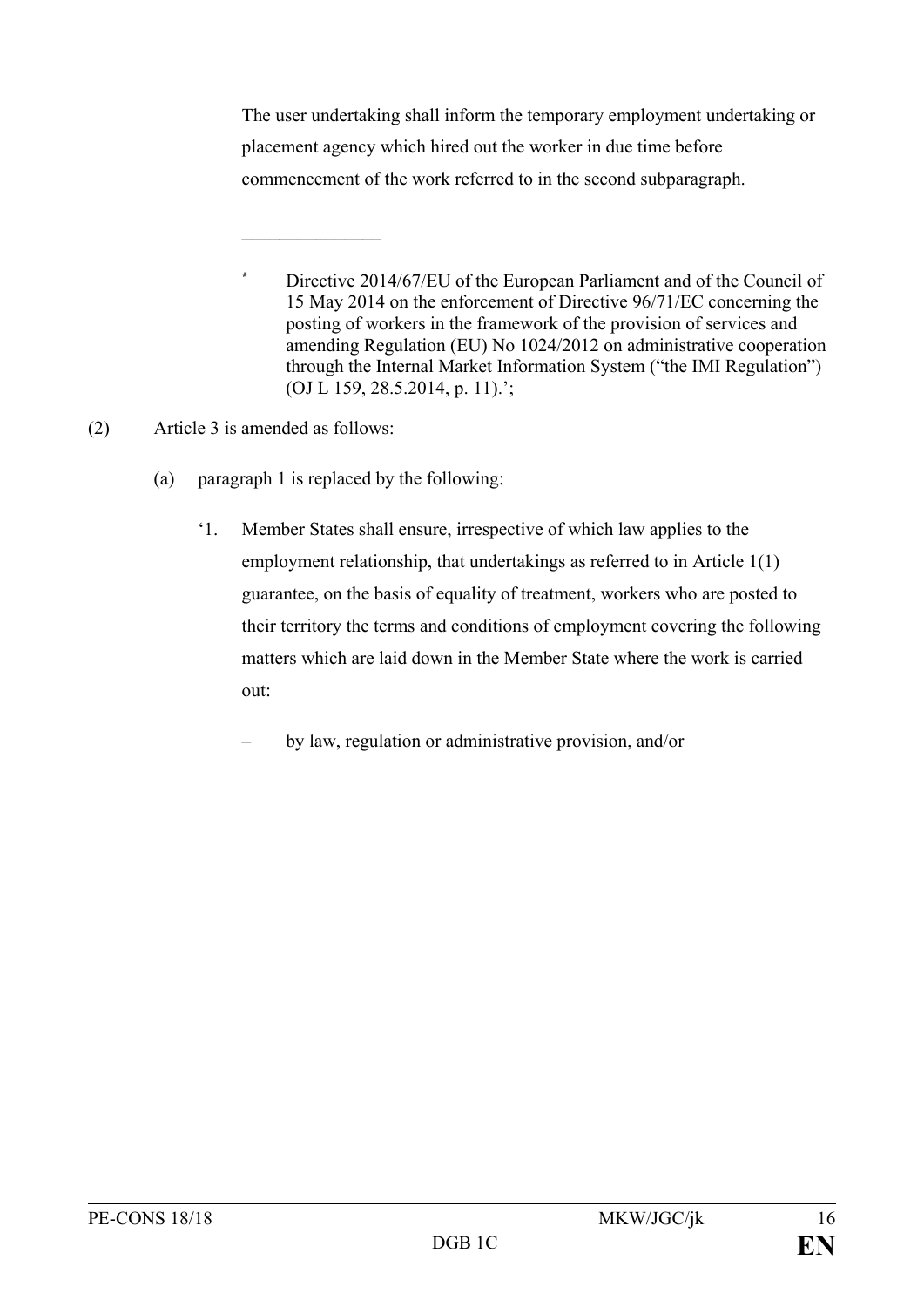- by collective agreements or arbitration awards which have been declared universally applicable or otherwise apply in accordance with paragraph 8:
	- (a) maximum work periods and minimum rest periods;
	- (b) minimum paid annual leave;
	- (c) remuneration, including overtime rates; this point does not apply to supplementary occupational retirement pension schemes;
	- (d) the conditions of hiring-out of workers, in particular the supply of workers by temporary employment undertakings;
	- (e) health, safety and hygiene at work;
	- (f) protective measures with regard to the terms and conditions of employment of pregnant women or women who have recently given birth, of children and of young people;
	- (g) equality of treatment between men and women and other provisions on non-discrimination;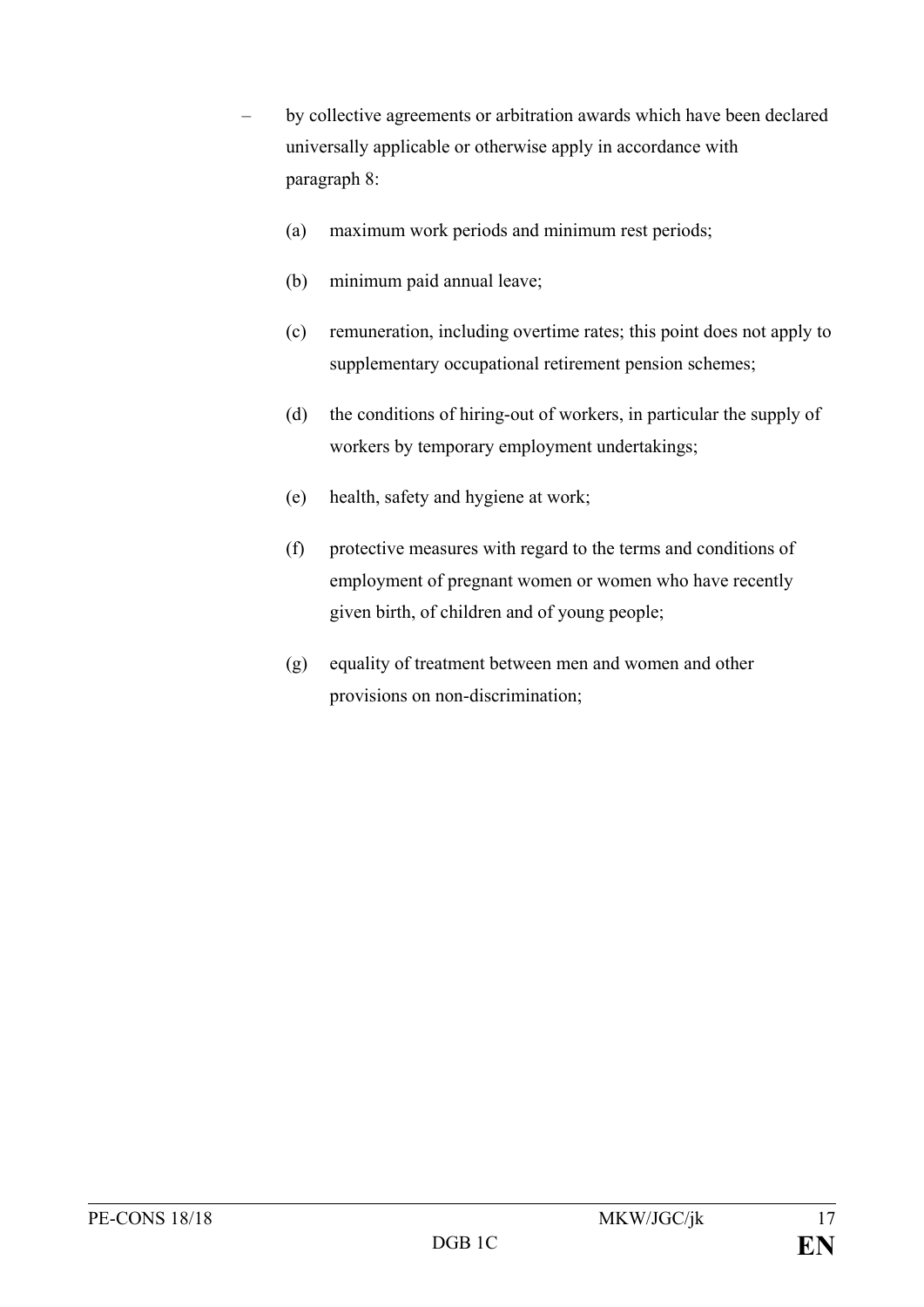- (h) the conditions of workers' accommodation where provided by the employer to workers away from their regular place of work;
- (i) allowances or reimbursement of expenditure to cover travel, board and lodging expenses for workers away from home for professional reasons.

Point (i) shall apply exclusively to travel, board and lodging expenditure incurred by posted workers where they are required to travel to and from their regular place of work in the Member State to whose territory they are posted, or where they are temporarily sent by their employer from that regular place of work to another place of work.

For the purposes of this Directive, the concept of remuneration shall be determined by the national law and/or practice of the Member State to whose territory the worker is posted and means all the constituent elements of remuneration rendered mandatory by national law, regulation or administrative provision, or by collective agreements or arbitration awards which, in that Member State, have been declared universally applicable or otherwise apply in accordance with paragraph 8.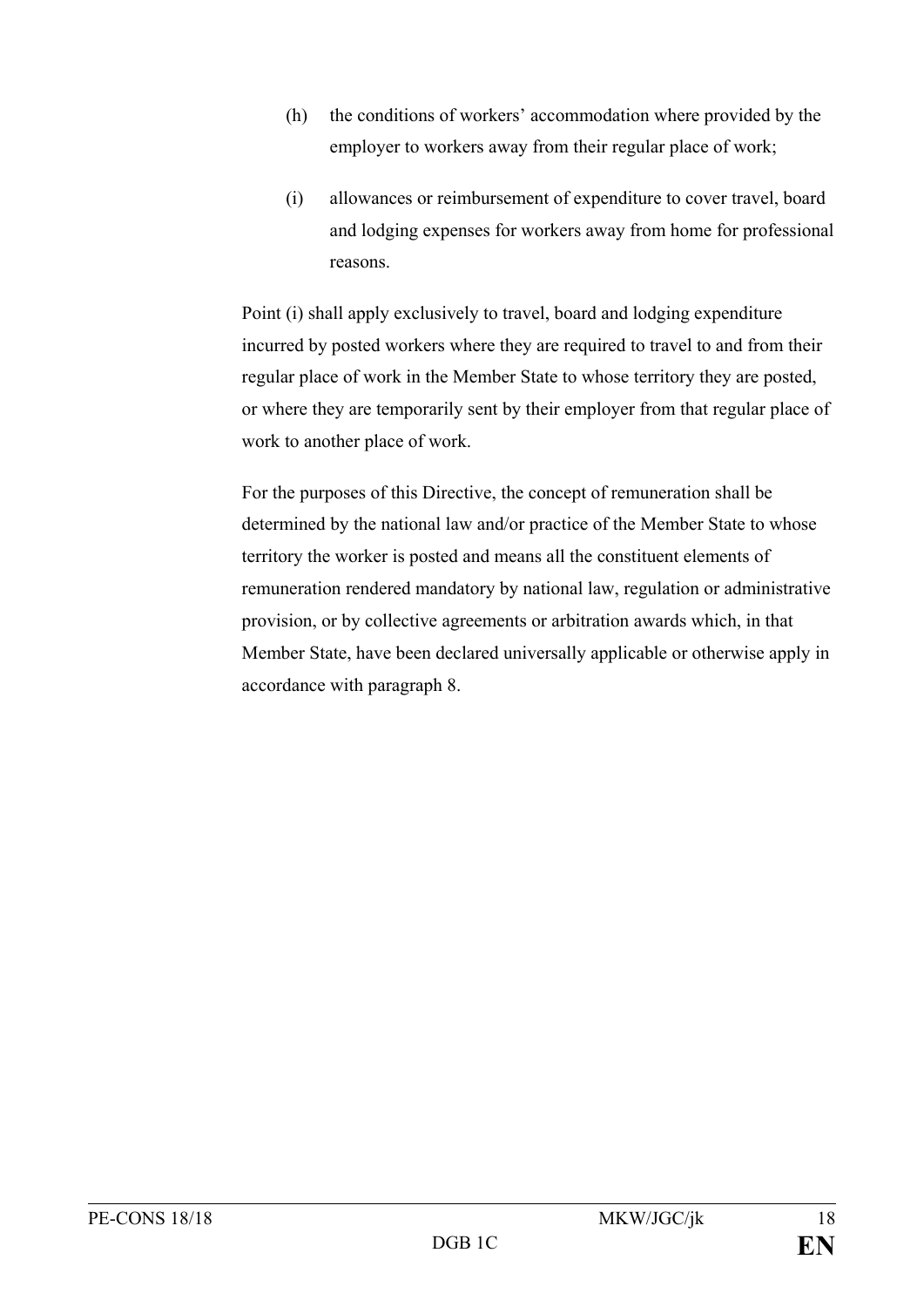Without prejudice to Article 5 of Directive 2014/67/EU, Member States shall publish the information on the terms and conditions of employment, in accordance with national law and/or practice, without undue delay and in a transparent manner, on the single official national website referred to in that Article, including the constituent elements of remuneration as referred to in the third subparagraph of this paragraph and all the terms and conditions of employment in accordance with paragraph 1a of this Article.

Member States shall ensure that the information provided on the single official national website is accurate and up to date. The Commission shall publish on its website the addresses of the single official national websites.

Where, contrary to Article 5 of Directive 2014/67/EU, the information on the single official national website does not indicate which terms and conditions of employment are to be applied, that circumstance shall be taken into account, in accordance with national law and/or practice, in determining penalties in the event of infringements of the national provisions adopted pursuant to this Directive, to the extent necessary to ensure the proportionality thereof.';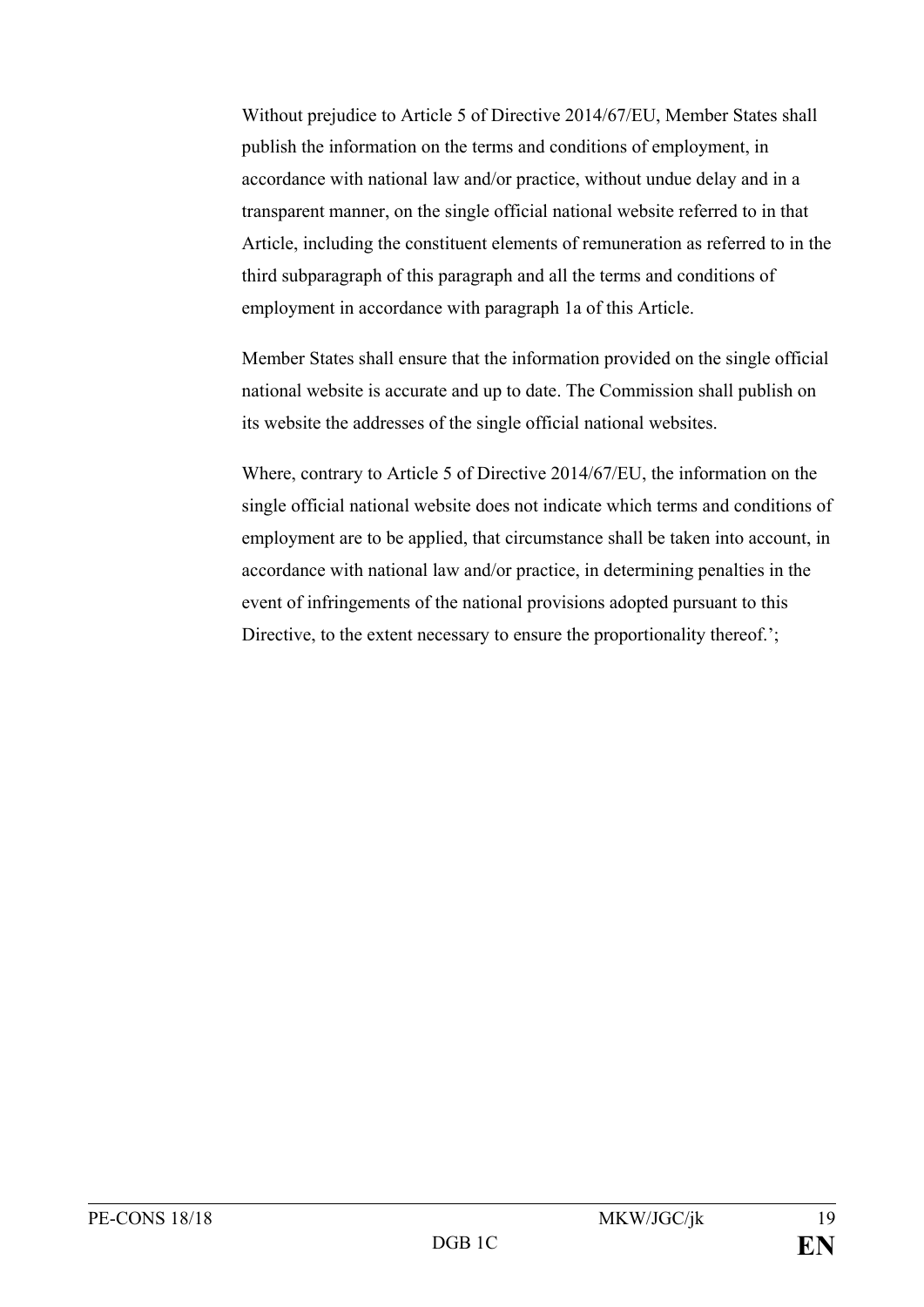- (b) the following paragraphs are inserted:
	- '1a. Where the effective duration of a posting exceeds 12 months, Member States shall ensure, irrespective of which law applies to the employment relationship, that undertakings as referred to in Article 1(1) guarantee, on the basis of equality of treatment, workers who are posted to their territory, in addition to the terms and conditions of employment referred to in paragraph 1 of this Article, all the applicable terms and conditions of employment which are laid down in the Member State where the work is carried out:
		- by law, regulation or administrative provision, and/or
		- by collective agreements or arbitration awards which have been declared universally applicable or otherwise apply in accordance with paragraph 8.

The first subparagraph of this paragraph shall not apply to the following matters:

- (a) procedures, formalities and conditions of the conclusion and termination of the employment contract, including non-competition clauses;
- (b) supplementary occupational retirement pension schemes.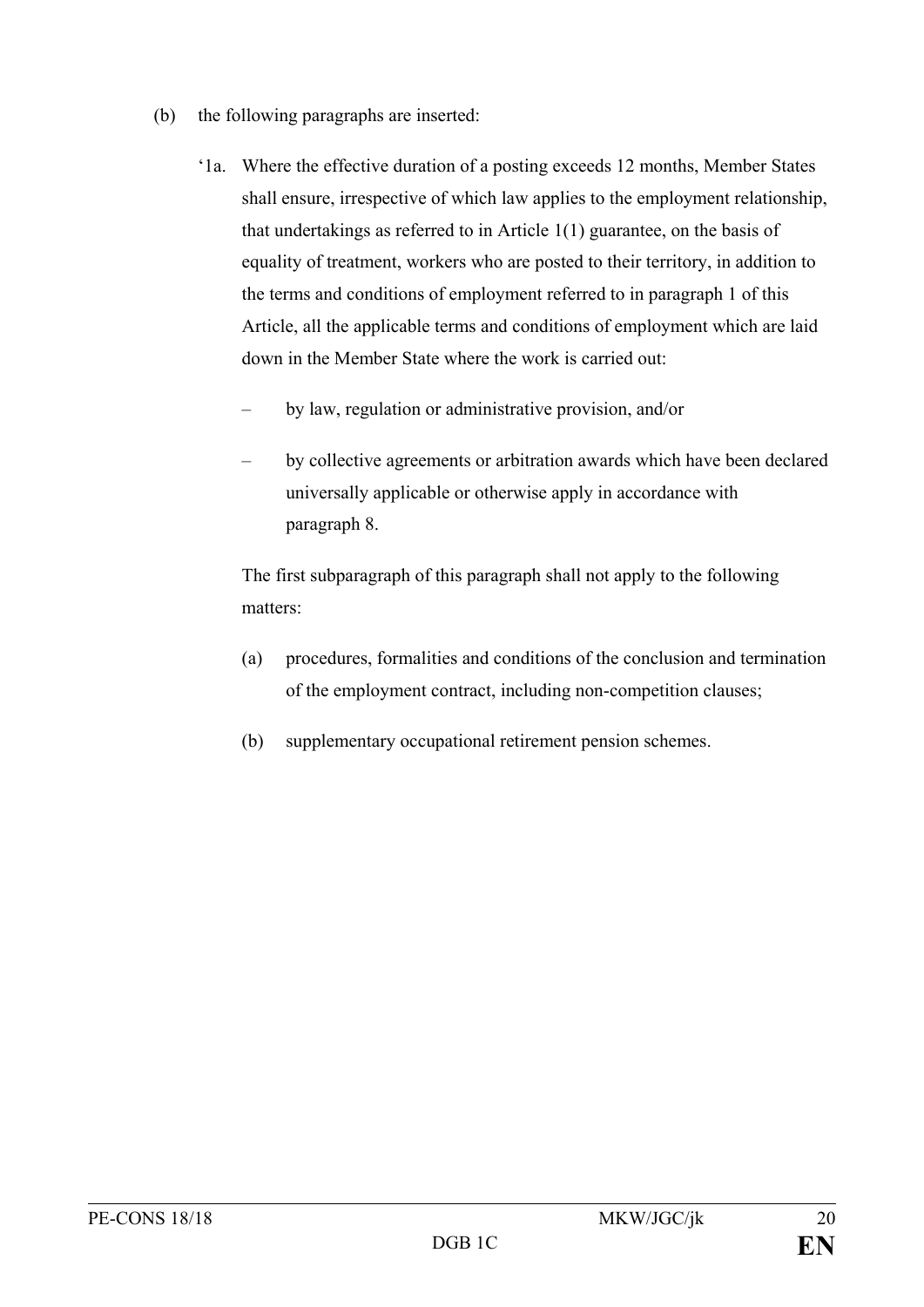Where the service provider submits a motivated notification, the Member State where the service is provided shall extend the period referred to in the first subparagraph to 18 months.

Where an undertaking as referred to in Article 1(1) replaces a posted worker by another posted worker performing the same task at the same place, the duration of the posting shall, for the purposes of this paragraph, be the cumulative duration of the posting periods of the individual posted workers concerned.

The concept of 'the same task at the same place' referred to in the fourth subparagraph of this paragraph shall be determined taking into consideration *inter alia* the nature of the service to be provided, the work to be performed and the address(es) of the workplace.

1b. Member States shall provide that the undertakings referred to in point (c) of Article 1(3) guarantee posted workers the terms and conditions of employment which apply pursuant to Article 5 of Directive 2008/104/EC of the European Parliament and of the Council**\*** to temporary agency workers hired-out by temporary-work agencies established in the Member State where the work is carried out.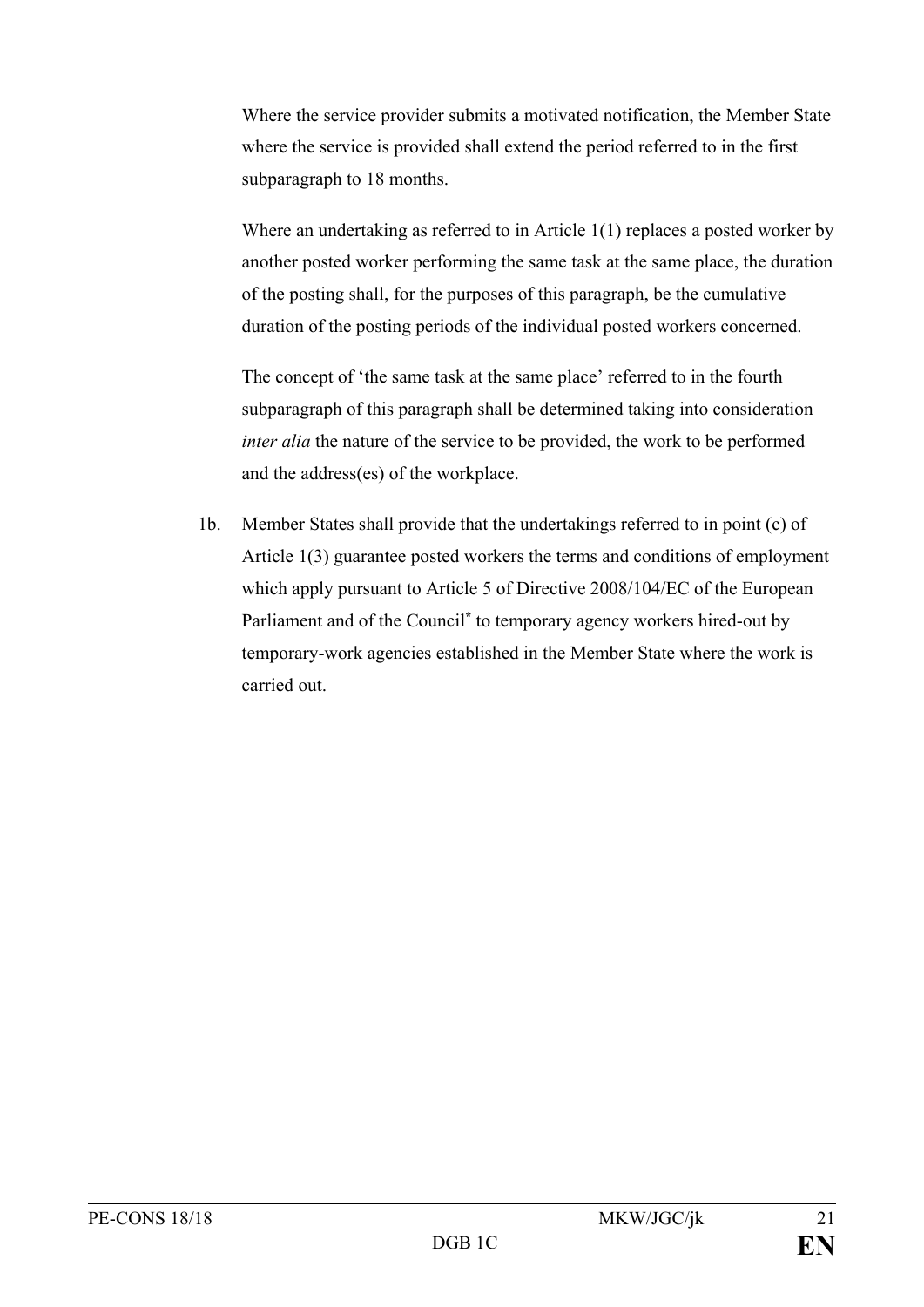The user undertaking shall inform the undertakings referred to in point (c) of Article 1(3) of the terms and conditions of employment that it applies regarding the working conditions and remuneration to the extent covered by the first subparagraph of this paragraph.

(c) paragraph 7 is replaced by the following:

 $\frac{1}{2}$  ,  $\frac{1}{2}$  ,  $\frac{1}{2}$  ,  $\frac{1}{2}$  ,  $\frac{1}{2}$  ,  $\frac{1}{2}$  ,  $\frac{1}{2}$ 

'7. Paragraphs 1 to 6 shall not prevent the application of terms and conditions of employment which are more favourable to workers.

Allowances specific to the posting shall be considered to be part of remuneration, unless they are paid in reimbursement of expenditure actually incurred on account of the posting, such as expenditure on travel, board and lodging. The employer shall, without prejudice to point (h) of the first subparagraph of paragraph 1, reimburse the posted worker for such expenditure in accordance with the national law and/or practice applicable to the employment relationship.

**<sup>\*</sup>** Directive 2008/104/EC of the European Parliament and of the Council of 19 November 2008 on temporary agency work (OJ L 327, 5.12.2008, p. 9).';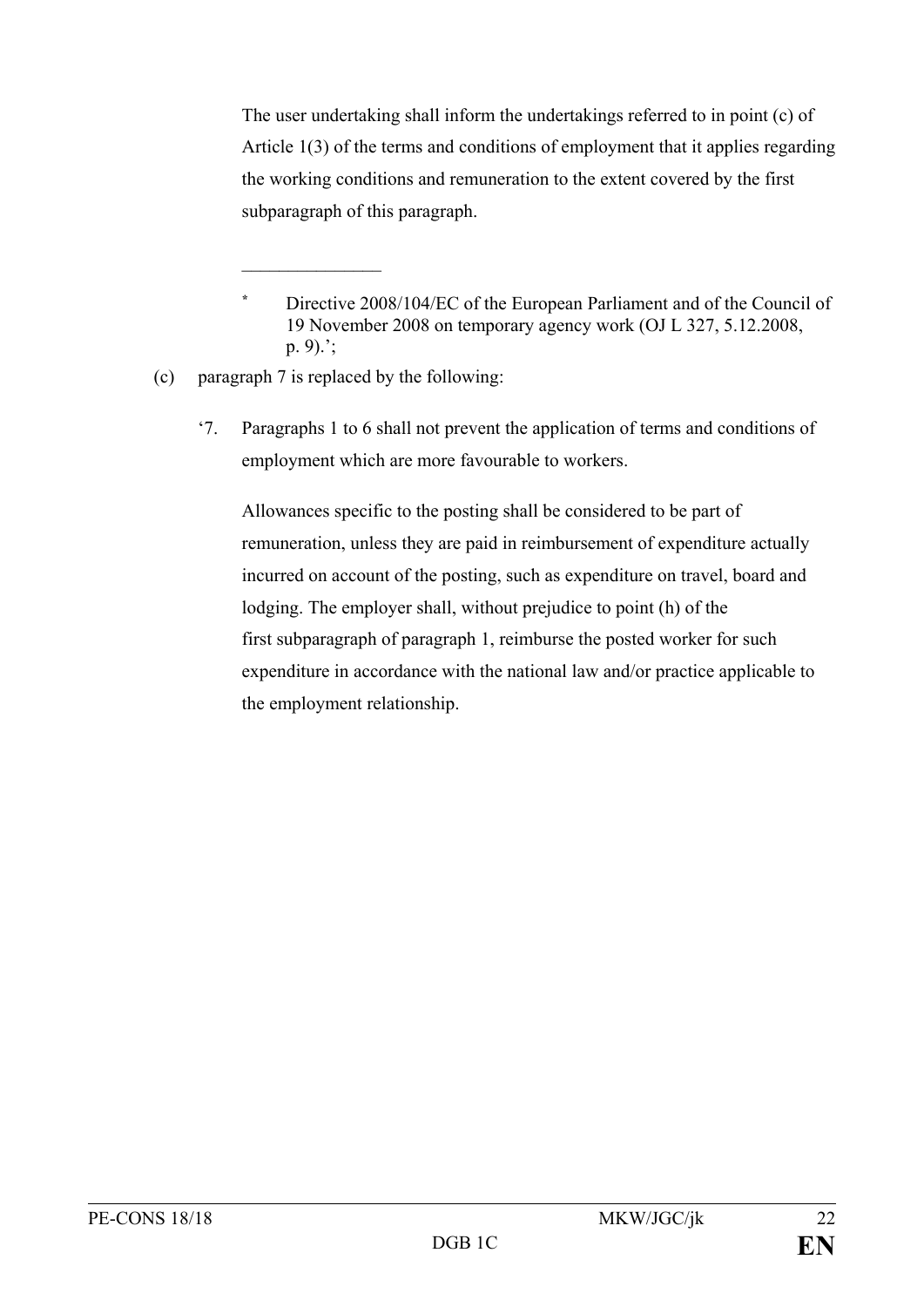Where the terms and conditions of employment applicable to the employment relationship do not determine whether and, if so, which elements of the allowance specific to the posting are paid in reimbursement of expenditure actually incurred on account of the posting or which are part of remuneration, then the entire allowance shall be considered to be paid in reimbursement of expenditure.';

(d) in paragraph 8, the second and third subparagraphs are replaced by the following:

'In the absence of, or in addition to, a system for declaring collective agreements or arbitration awards to be of universal application within the meaning of the first subparagraph, Member States may, if they so decide, base themselves on:

- collective agreements or arbitration awards which are generally applicable to all similar undertakings in the geographical area and in the profession or industry concerned, and/or
- collective agreements which have been concluded by the most representative employers' and labour organizations at national level and which are applied throughout national territory,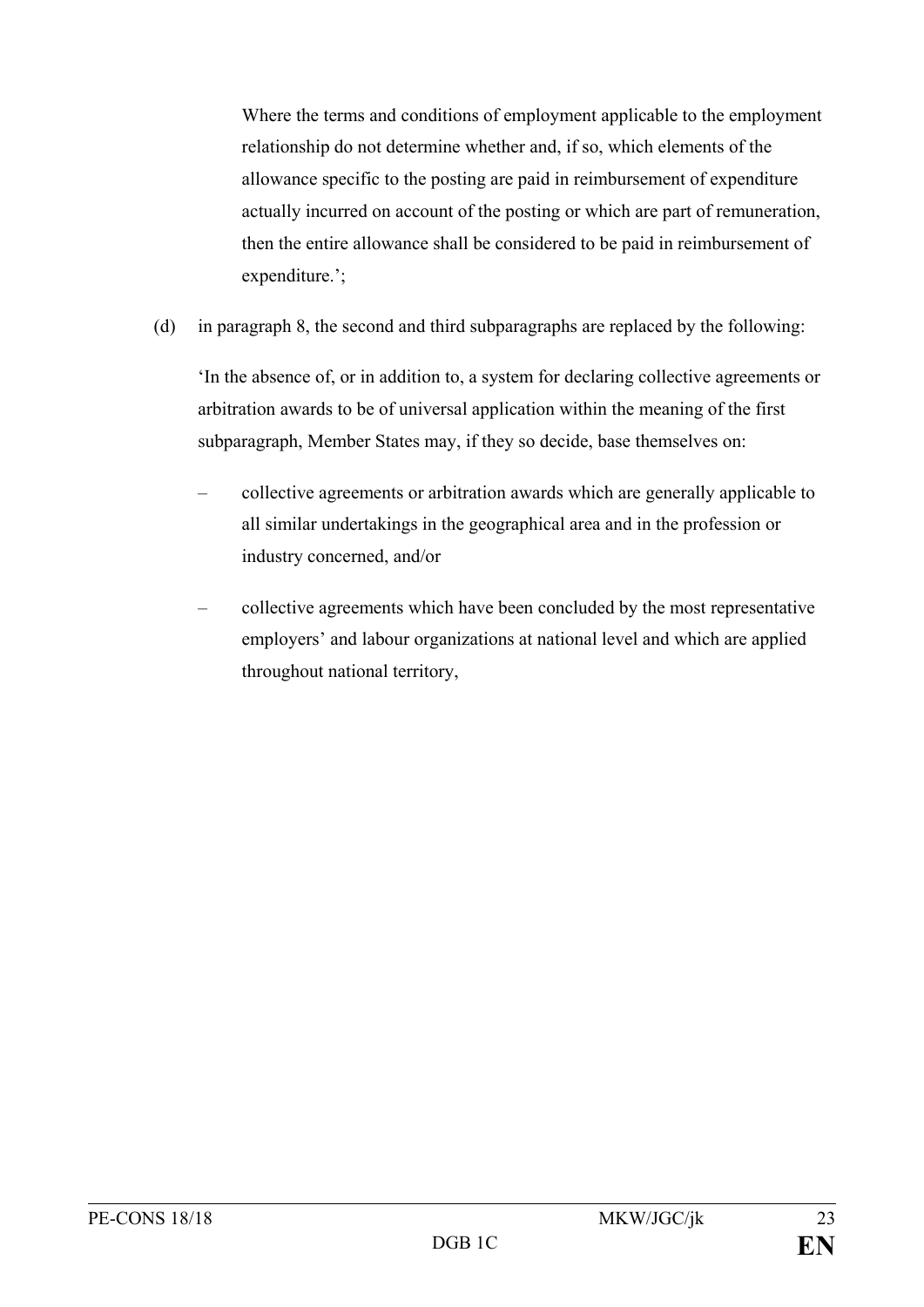provided that their application to undertakings as referred to in Article 1(1) ensures equality of treatment on matters listed in the first subparagraph of paragraph 1 of this Article and, where applicable, with regard to the terms and conditions of employment to be guaranteed posted workers in accordance with paragraph 1a of this Article, between those undertakings and the other undertakings referred to in this subparagraph which are in a similar position.

Equality of treatment, within the meaning of this Article, shall be deemed to exist where national undertakings in a similar position:

- are subject, in the place in question or in the sector concerned, to the same obligations as undertakings as referred to in Article 1(1) as regards the matters listed in the first subparagraph of paragraph 1 of this Article and, where applicable, as regards the terms and conditions of employment to be guaranteed posted workers in accordance with paragraph 1a of this Article, and
- are required to fulfil such obligations with the same effects.';
- (e) paragraphs 9 and 10 are replaced by the following:
	- '9. Member States may require undertakings as referred to in Article 1(1) to guarantee workers referred to in point (c) of Article 1(3), in addition to the terms and conditions of employment referred to in paragraph 1b of this Article, other terms and conditions that apply to temporary agency workers in the Member State where the work is carried out.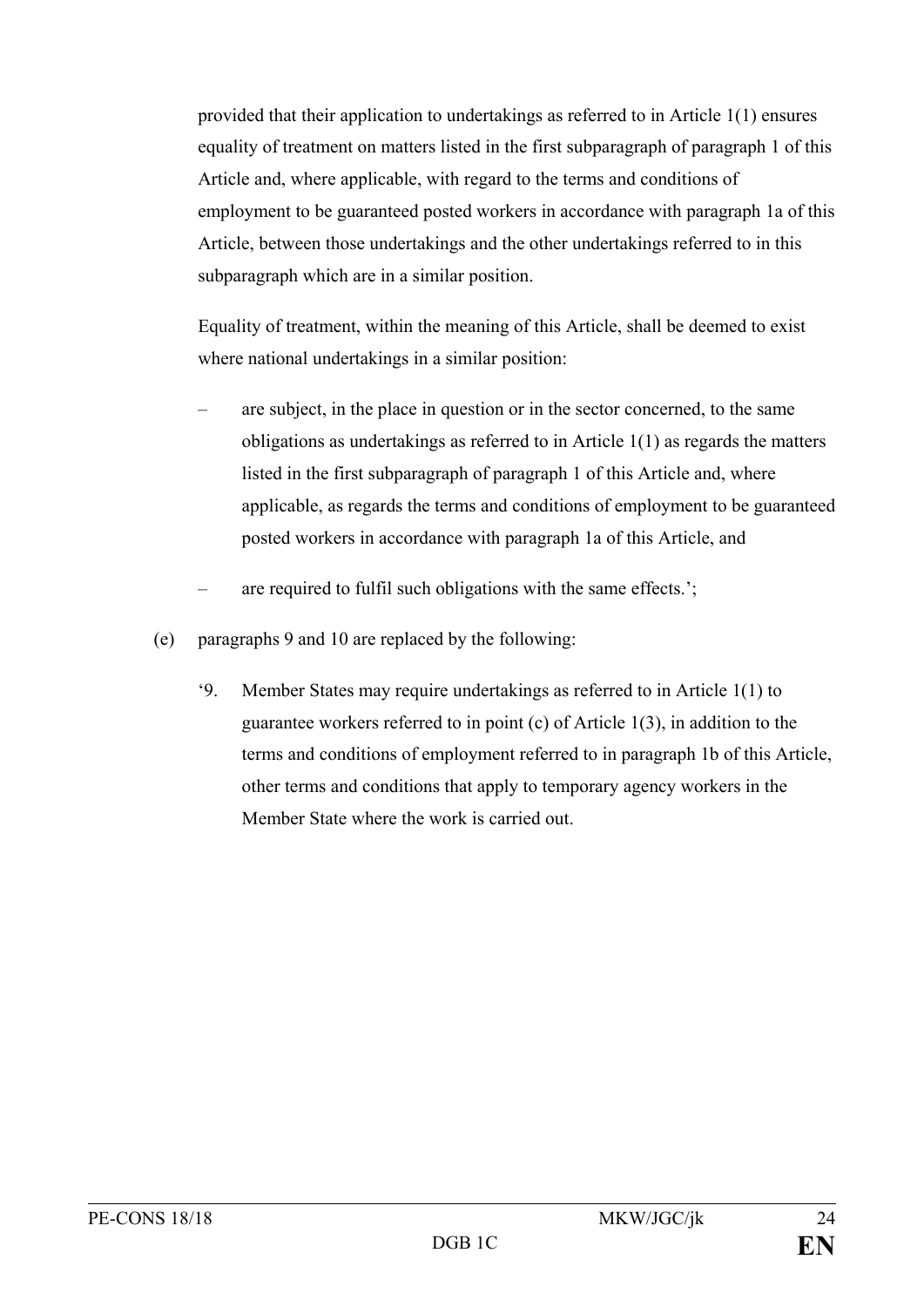- 10. This Directive shall not preclude the application by Member States, in compliance with the Treaties, to national undertakings and to the undertakings of other Member States, on the basis of equality of treatment, of terms and conditions of employment on matters other than those referred to in the first subparagraph of paragraph 1 in the case of public policy provisions.';
- (3) in Article 4(2), the first subparagraph is replaced by the following:
	- '2. Member States shall make provision for cooperation between the competent authorities or bodies, including public authorities, which, in accordance with national law, are responsible for monitoring the terms and conditions of employment referred to in Article 3, including at Union level. Such cooperation shall in particular consist in replying to reasoned requests from those authorities or bodies for information on the transnational hiring-out of workers, and in tackling manifest abuses or possible cases of unlawful activities, such as transnational cases of undeclared work and bogus self-employment linked to the posting of workers. Where the competent authority or body in the Member State from which the worker is posted does not possess the information requested by the competent authority or body of the Member State to whose territory the worker is posted, it shall seek to obtain that information from other authorities or bodies in that Member State. In the event of persistent delays in the provision of such information to the Member State to whose territory the worker is posted, the Commission shall be informed and shall take appropriate measures.';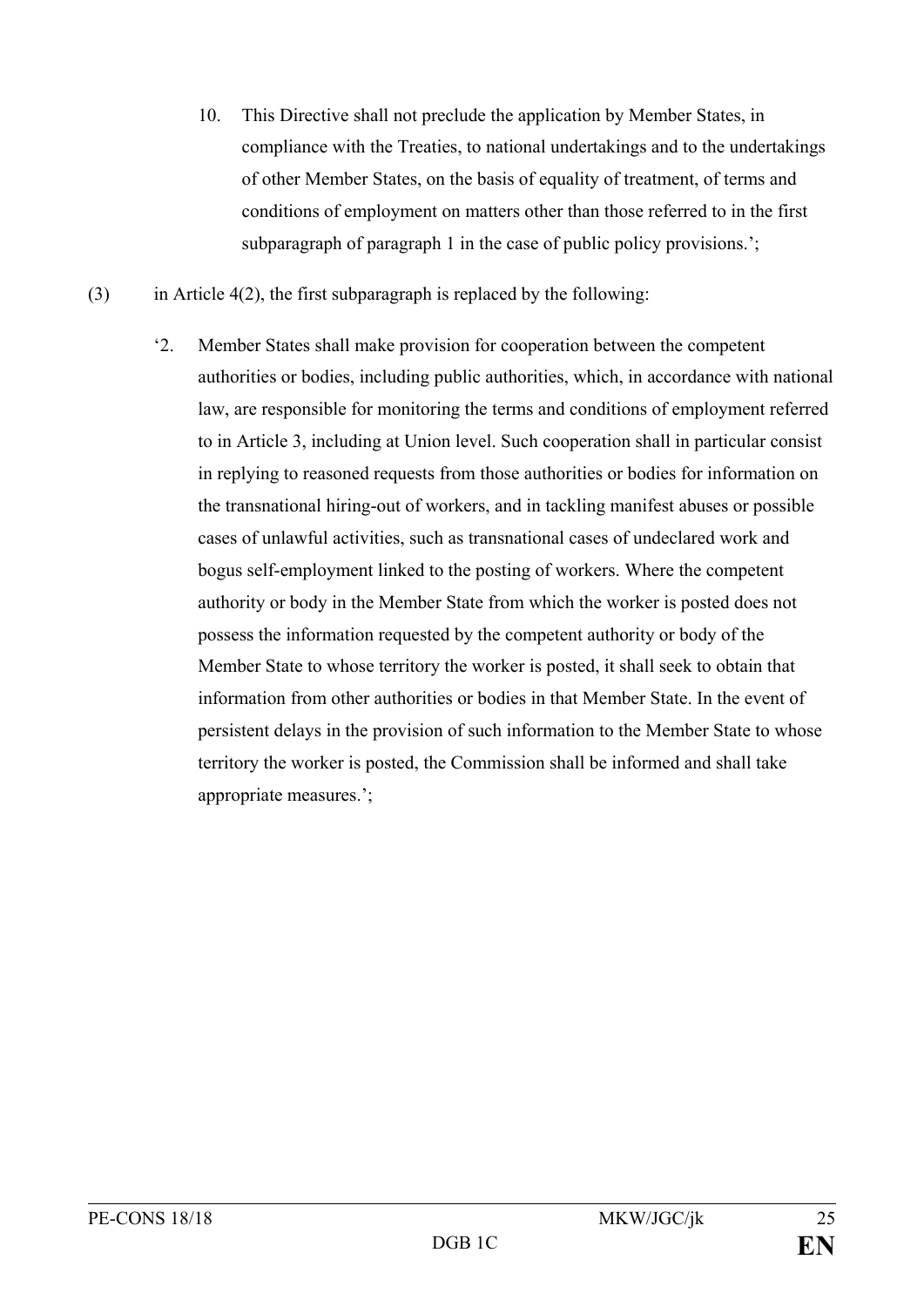### (4) Article 5 is replaced by the following:

# '*Article 5 Monitoring, control and enforcement*

The Member State to whose territory the worker is posted and the Member State from which the worker is posted shall be responsible for the monitoring, control and enforcement of the obligations laid down in this Directive and in Directive 2014/67/EU and shall take appropriate measures in the event of failure to comply with this Directive.

Member States shall lay down the rules on penalties applicable to infringements of national provisions adopted pursuant to this Directive and shall take all measures necessary to ensure that they are implemented. The penalties provided for shall be effective, proportionate and dissuasive.

Member States shall in particular ensure that adequate procedures are available to workers and/or workers' representatives for the enforcement of obligations under this Directive.

Where, following an overall assessment made pursuant to Article 4 of Directive 2014/67/EU by a Member State, it is established that an undertaking is improperly or fraudulently creating the impression that the situation of a worker falls within the scope of this Directive, that Member State shall ensure that the worker benefits from relevant law and practice.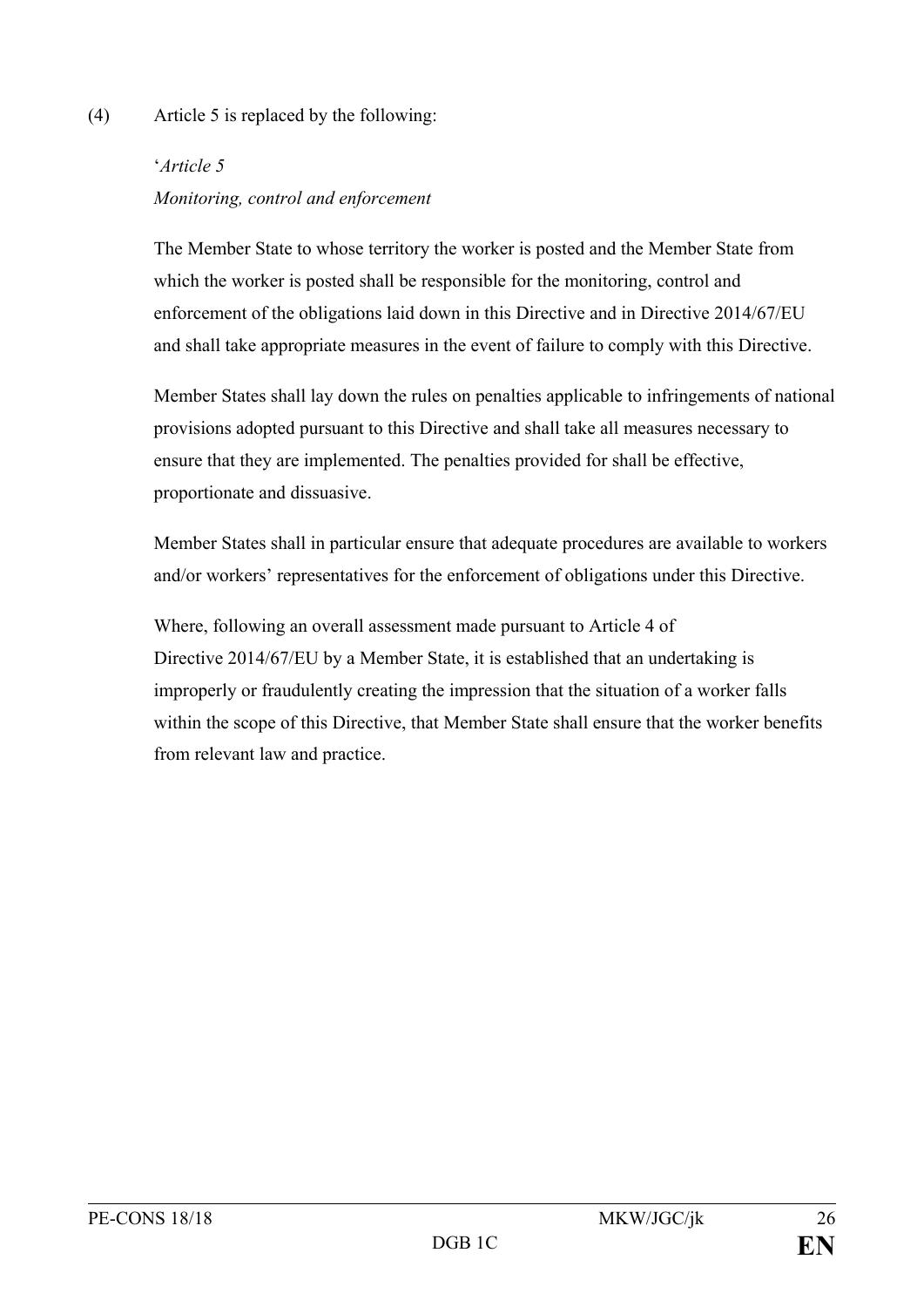Member States shall ensure that this Article does not lead to the worker concerned being subject to less favourable conditions than those applicable to posted workers.';

(5) the introductory wording of the Annex is replaced by the following:

'The activities referred to in Article 3(2) include all building work related to the construction, repair, upkeep, alteration or demolition of buildings, and in particular the following work:'.

# *Article 2 Review*

- 1. The Commission shall review the application and implementation of this Directive. By … [five years after the date of entry into force of this amending Directive], the Commission shall submit a report on the application and implementation of this Directive to the European Parliament, the Council and the European Economic and Social Committee and propose, where appropriate, necessary amendments to this Directive and to Directive 96/71/EC.
- 2. The report referred to in paragraph 1 shall include an assessment of whether further measures to ensure a level playing field and protect workers are required:
	- (a) in the case of subcontracting;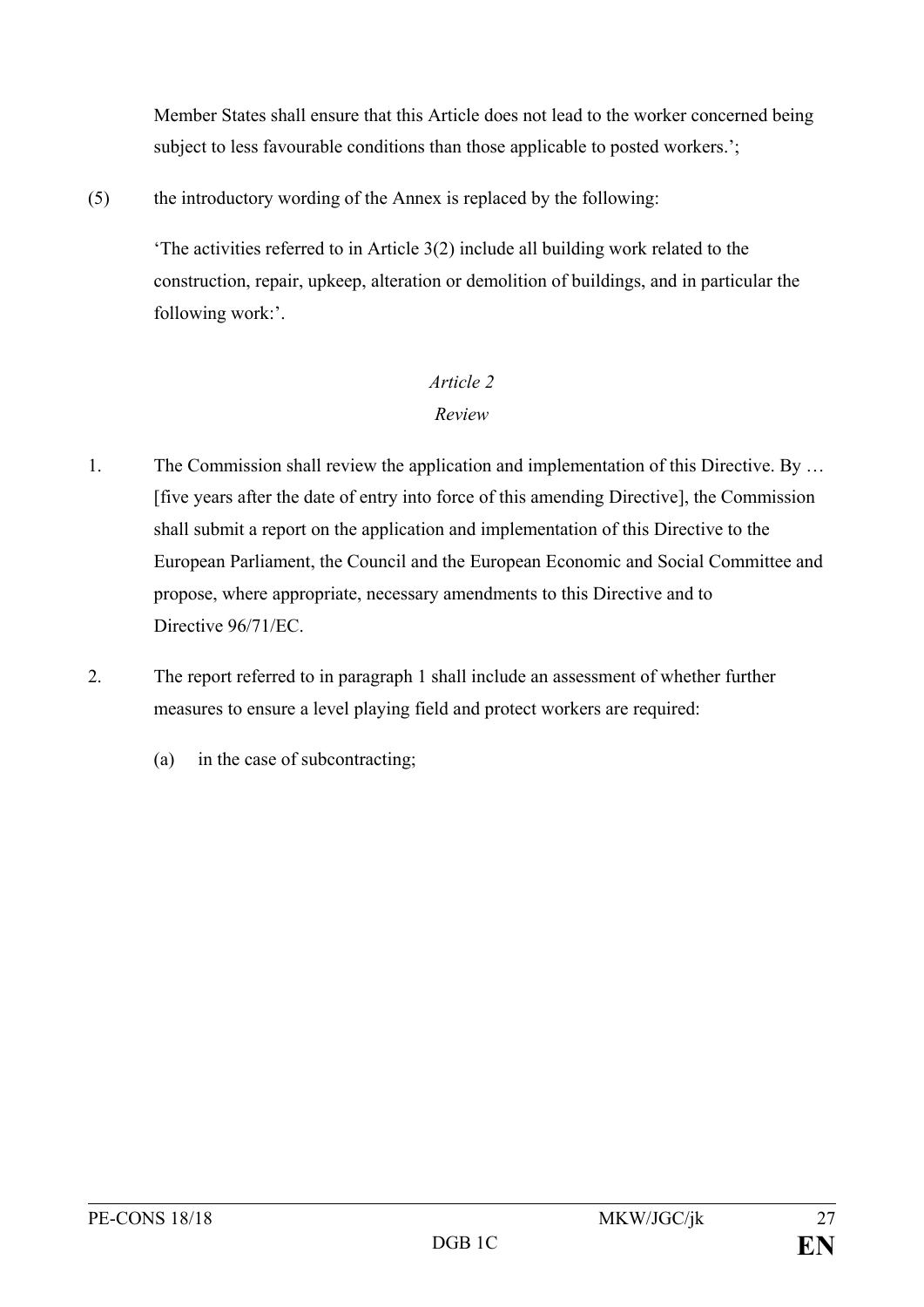(b) in the light of Article 3(3) of this Directive, taking into account the developments concerning the legislative act amending Directive 2006/22/EC of the European Parliament and of the Council<sup>[1](#page-28-0)</sup> as regards enforcement requirements and laying down specific rules with respect to Directive 96/71/EC and Directive 2014/67/EU for posting drivers in the road transport sector.

# *Article 3 Transpositon and application*

1. Member States shall adopt and publish, by … [two years after the date of entry into force of this amending Directive], the laws, regulations and administrative provisions necessary to comply with this Directive. They shall immediately communicate the text of those measures to the Commission.

They shall apply those measures from … [two years after the date of entry into force of this amending Directive]. Until that date, Directive 96/71/EC shall remain applicable in its wording prior to the amendments introduced by this Directive.

When Member States adopt those measures, they shall contain a reference to this Directive or shall be accompanied by such reference on the occasion of their official publication. The methods of making such reference shall be laid down by Member States.

<span id="page-28-0"></span> $\overline{a}$ **<sup>1</sup>** Directive 2006/22/EC of the European Parliament and of the Council of 15 March 2006 on minimum conditions for the implementation of Council Regulations (EEC) No 3820/85 and (EEC) No 3821/85 concerning social legislation relating to road transport activities and repealing Council Directive 88/599/EEC (OJ L 102, 11.4.2006, p. 35).